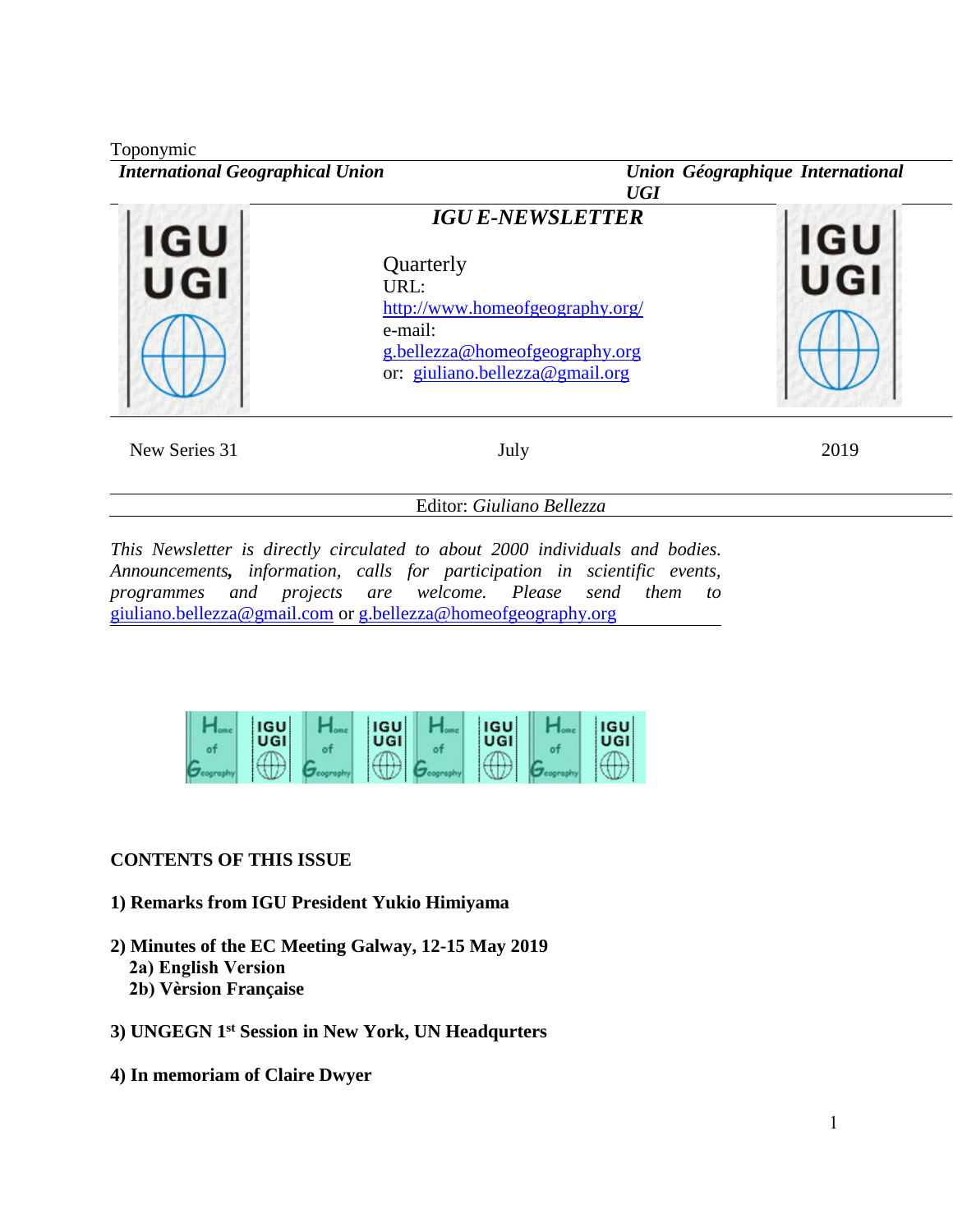- **5) International Science Council**
- **6) UN University News December 2018**
- **7) Future Earth Newsletter, December 2018**
- **8) CODATA**

**9) Forthcoming events**



## **1) REMARKS FROM PRESIDENT YUKIO HIMIYAMA**

The first meeting of the IGU Executive Committee this year was held in Dublin and Galway, Ireland, between  $13<sup>th</sup>$  and  $15<sup>th</sup>$  May. The meeting in Dublin was at Dublin City University, i.e. the venue for the 2024 IGC. A guided tour of the venue was arranged for EC members, following which we met with the local congress organizers and the staff of the convention company supporting the congress. The main venue is a well-equipped modern building designed to accommodate the major congress events, and there are also many lecture rooms for parallel sessions and other meetings in the adjacent buildings. We expressed our satisfaction in the quality of the venue, and at the same time our concern about the high cost of accommodation in Dublin, in the expectation that reasonably-priced student residences and other more affordable types of accommodation will be available to congress participants.

The latter part of the EC meeting was held at the National University of Ireland in Galway because the 7th EUGEO (Association of Geographical Societies in Europe) Congress was being hosted there and several of the EC members were participating. This gave us a good opportunity to strengthen the IGU's relationship with EUGEO, as we have many interests in common. In fact, as a result of the in-depth conversation between the IGU EC and EUGEO EC, the participation of European geographers in the IGC 2020 Istanbul appears to have been greatly promoted, even involving the organization of special joint sessions. We are grateful to the local organizers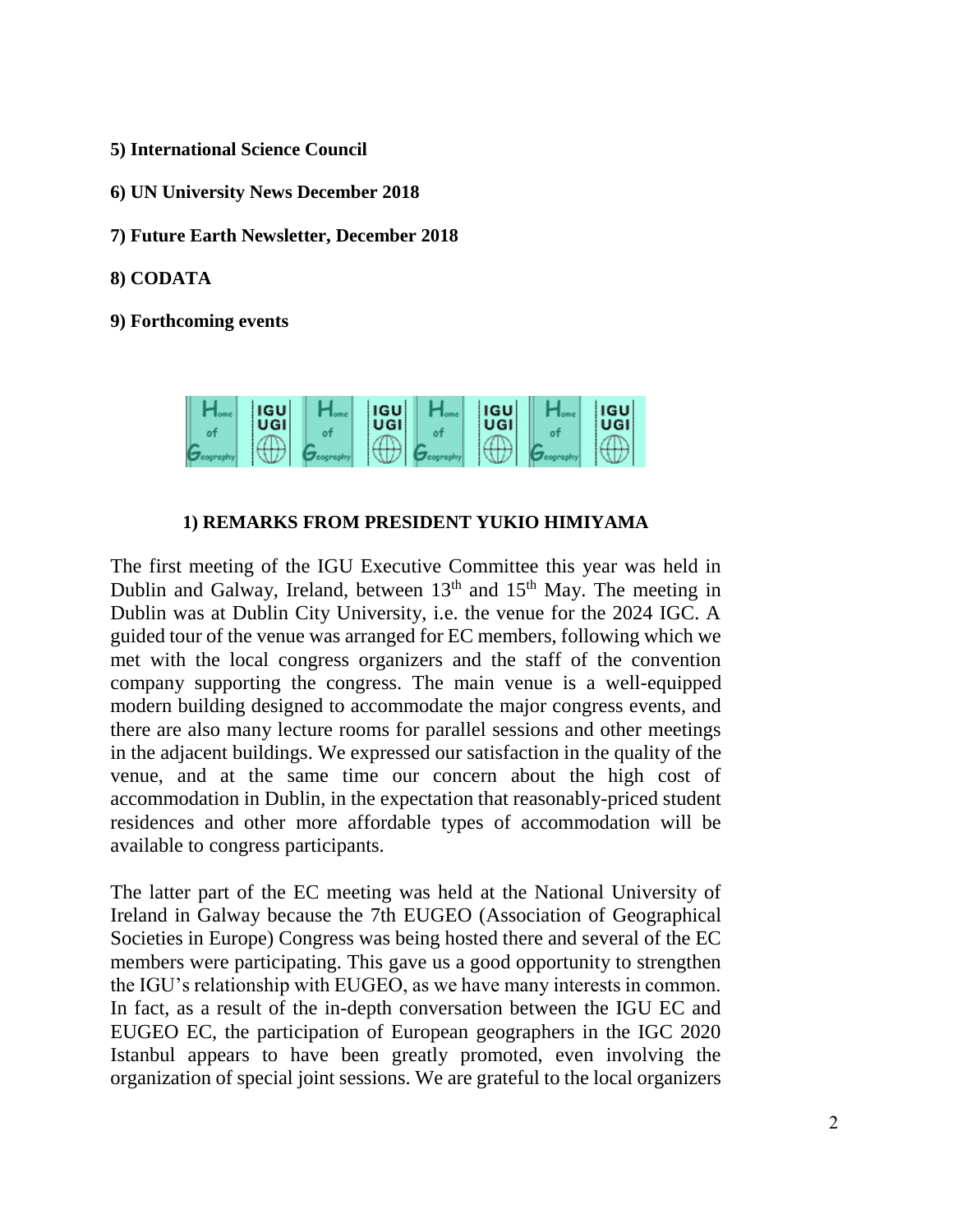of the IGC 2024 Dublin and the EUGEO Executive Committee for their generous invitation and hospitality. Mutual understanding and cooperation between IGU and each of the parties has been enhanced as a result.

As you see in the minutes of this EC meeting below, the IGU EC faces a diverse array of issues, including those relating to cooperation with other organizations, such as the ISC (International Science Council), UN-GGIM, EUGEO, FIG (Festival International de Géographie) etc. Some EC members participate in meetings of these organizations wherever possible, either on behalf of the IGU or in their own capacities, often voluntarily and with no, or very limited, financial support from the IGU. From time to time the EC requests that someone outside the EC represent the IGU in a meeting where EC member participation is impossible (for example, when the cost of attendance is too high, or if the necessary expertise is unavailable within the EC). I believe that, in order to enhance geographers' contribution to broader society, we need to continue to develop our ability to pursue connections with such bodies.

As you see in his marvelous report below, Professor Cosimo Palagiano, Chair of the ICA-IGU Joint Commission on Toponymy, regularly attends UNGEGN (United Nations Group of Experts on Geographical Names) meetings held at the UN Headquarters on behalf of the IGU. IGU wishes in future also to send a representative to another important body, namely the UN Committee of Experts on Global Geospatial Information Management (UN-GGIM). The committee's goal is to "promote international collaboration in global geospatial information management and, as the relevant body on geospatial information management in the UN, to report on all matters relating to geography, geospatial information and related topics to the UN Economic and Social Council (ECOSOC)." Those interested in participating are kindly requested to contact me or any of the other EC members.

Recently I was shocked to discover that I didn't know the 'birthday' of the IGU. So I asked Dr. Bruno Schelhaas of the IGU Archive at Leipzig, who informed me that the IGU was 'born' on 27th July 1922 at the Palais des Académies in Brussels, Belgium, during the second General Assembly of the International Research Council. In commemoration of this, and to aid in the promotion of geography, the idea of establishing an 'international day of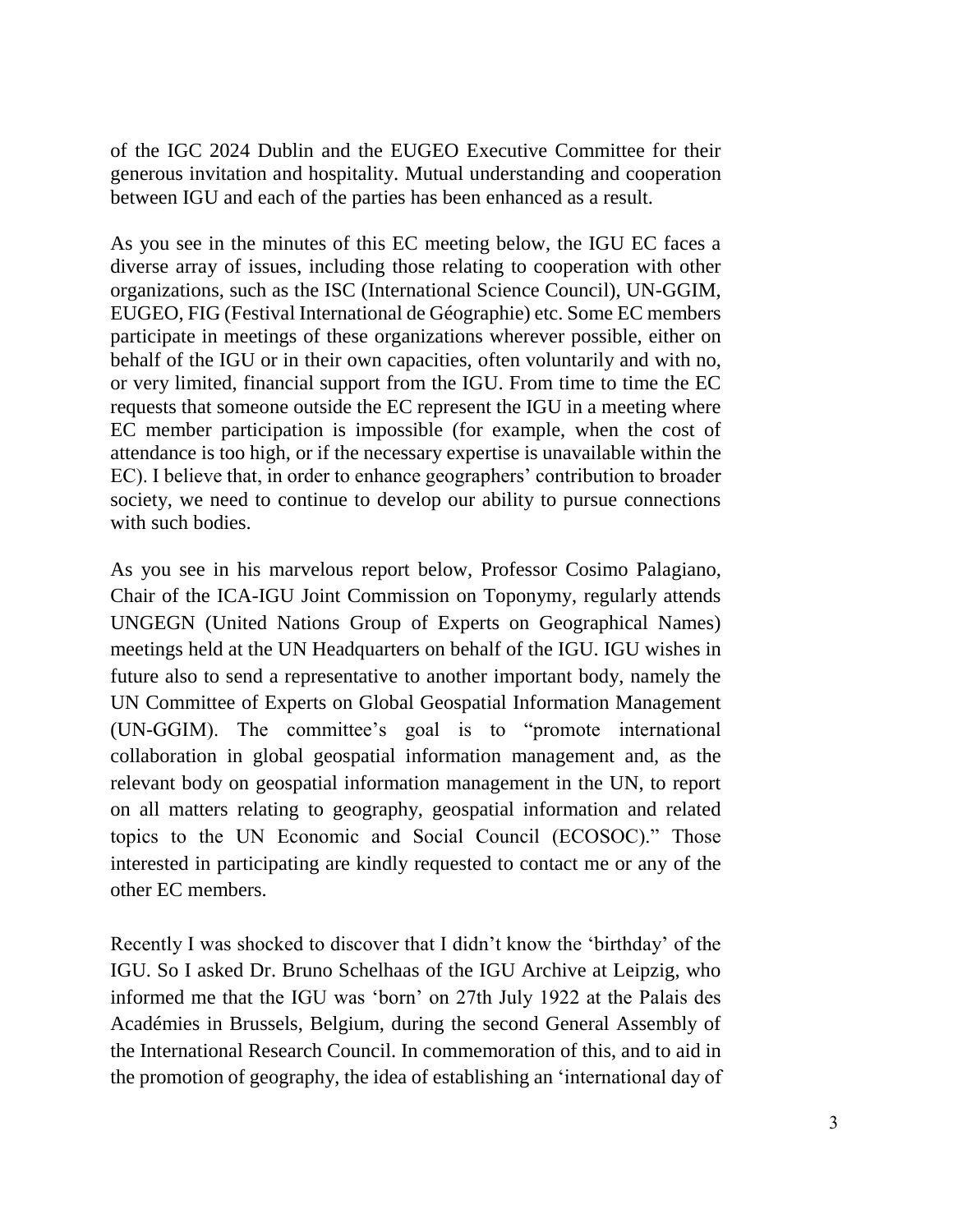geography' has been raised in the EC. The Night of Geography/Le Nuit de Géographie has now become a fixture in a number of countries, and the IGU Commission on Global Understanding is working hard to realize UN Decade of Global Understanding (IDGU). IGU is also soon to sign a formal MoU with the organizers of the Festival International de Géographie (FIG). Your ideas about these initiatives, or indeed any other related to geography, are most welcome. Let's make our discipline even stronger and more useful for society in this centennial milestone period!

## **Yukio Himiyama,**

*President of IGU*



## **2) MINUTES OF THE EC MEETING GALWAY, 12-15 MAY 2019**

#### **2a) English Verson**

#### *International Geographical Union*

## **Minutes of the IGU Executive Committee Meeting Galway 12th to 15th May 2019**

## **Welcome, Meeting Logistics and Introductions**

The meeting was chaired by President Himiyama, who welcomed Secretary-General RB Singh, First Vice-President Joos Droogleever-Fortuijn and Past-President Vladimir Kolosov, Vice-Presidents Bojie Fu, Barbaros Gönençgil, Iain Hay, Nathalie Lemarchand, Elena dell'Agnese, Ruben Lois-González and Assistant Secretary-General Mike Meadows.

#### **Adoption of the Schedule and Agenda**

The President welcomed all; Meadows pointed out a minor change to the schedule due to the kind invitation of the Geography Department at NUIG to attend a casual reception on Tuesday  $13<sup>th</sup>$  May 2019 at 17h00.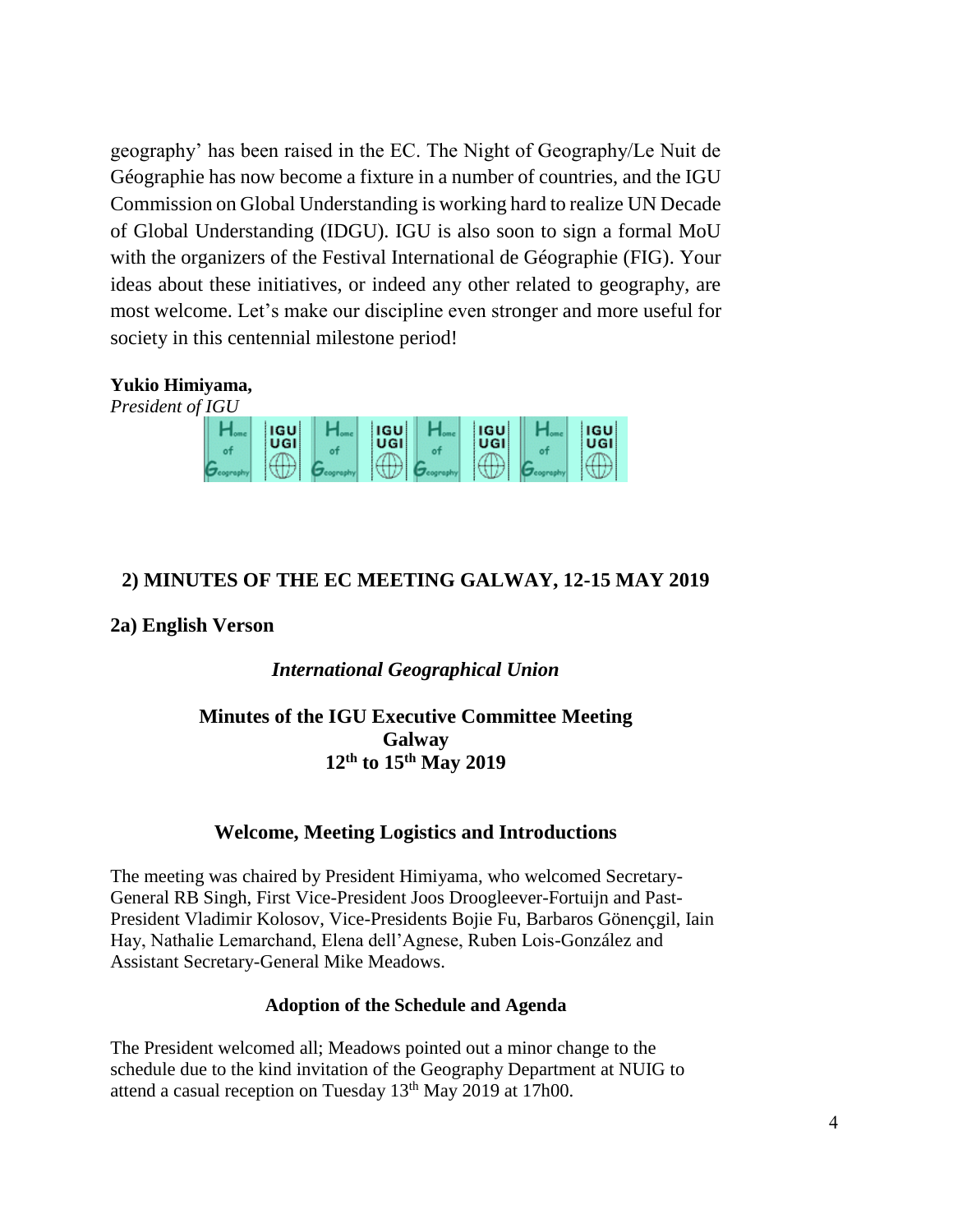#### **Minutes**

The minutes of the Aligarh meeting in December 2018, previously approved via email, were tabled and, following attention to some additional minor changes, were confirmed. The revised and corrected final version of the minutes are to be forwarded to the *e-Newlsetter* editor by the Secretary-General.

#### **Organization and Operations**

**Executive Committee Member Reports.** EC members tendered reports on their activities since the last meeting. Reports were received from all EC members. A summary of all the EC activity reports will be compiled and made available at the General Assembly in Istanbul (2020).

**Executive Committee Meeting Calendar 2019 onwards.** Gönençgil confirmed Istanbul, Turkey, as the venue for the next EC meeting in September 2019. The originally proposed dates were discussed again as both Fu and Meadows are committed to attending meetings in China around that time. However, arrangements were confirmed as follows: Arrivals Saturday 28<sup>th</sup> September, EC meeting Sunday 29<sup>th</sup> and Monday 30<sup>th</sup> (half day, followed by visit to the conference venue), departures Tuesday 1<sup>st</sup> October 2019. dell'Agnese (Italy), Lois González (Santiago de Compostela) and Singh (Kolkata) indicated their willingness to host an EC meeting in 2020 or 2021. It was agreed that the first meeting of 2020 should be in Rome, at the end of March 2020. Arrivals Tuesday 31<sup>st</sup> March, EC meeting 1<sup>st</sup> and 2<sup>nd</sup> April, excursion 3<sup>rd</sup> April, participation in 'Notte della Geografia' on evening of  $3<sup>rd</sup>$  April, departures  $4<sup>th</sup>$  April 2020. The EC will then convene in association with the Istanbul  $34<sup>th</sup>$  IGU Congress. Arrivals  $14<sup>th</sup>$  August, EC meeting on  $15<sup>th</sup>$  and  $16<sup>th</sup>$ ; participate in the Congress opening ceremony on  $17<sup>th</sup>$  August 2020. The November 2020 meeting will to be held at Santiago de Compostela (Spain); dates can only be confirmed following the outcome of EC elections at the Istanbul General Assembly.

**Executive Committee individual responsibilities 2018-20.** These were tabled and allocated following updated details as per the revised Appendices A and B attached.

**IGU Executive transfer to Delhi.** Singh noted that he remains reliant on Meadows who is assisting with many activities. The IGU website can be migrated to Delhi; Singh needs to ensure that his assistant contacts Meadows to arrange this. Regarding finances, Singh has suggested Meadows continue in the *de facto* role as Treasurer for the time-being but with a commitment to plan for the transfer of the finances in due course, and definitely a plan needs to be in place by the time of the next General Assembly. Himiyama requested Singh to hasten the whole transfer process.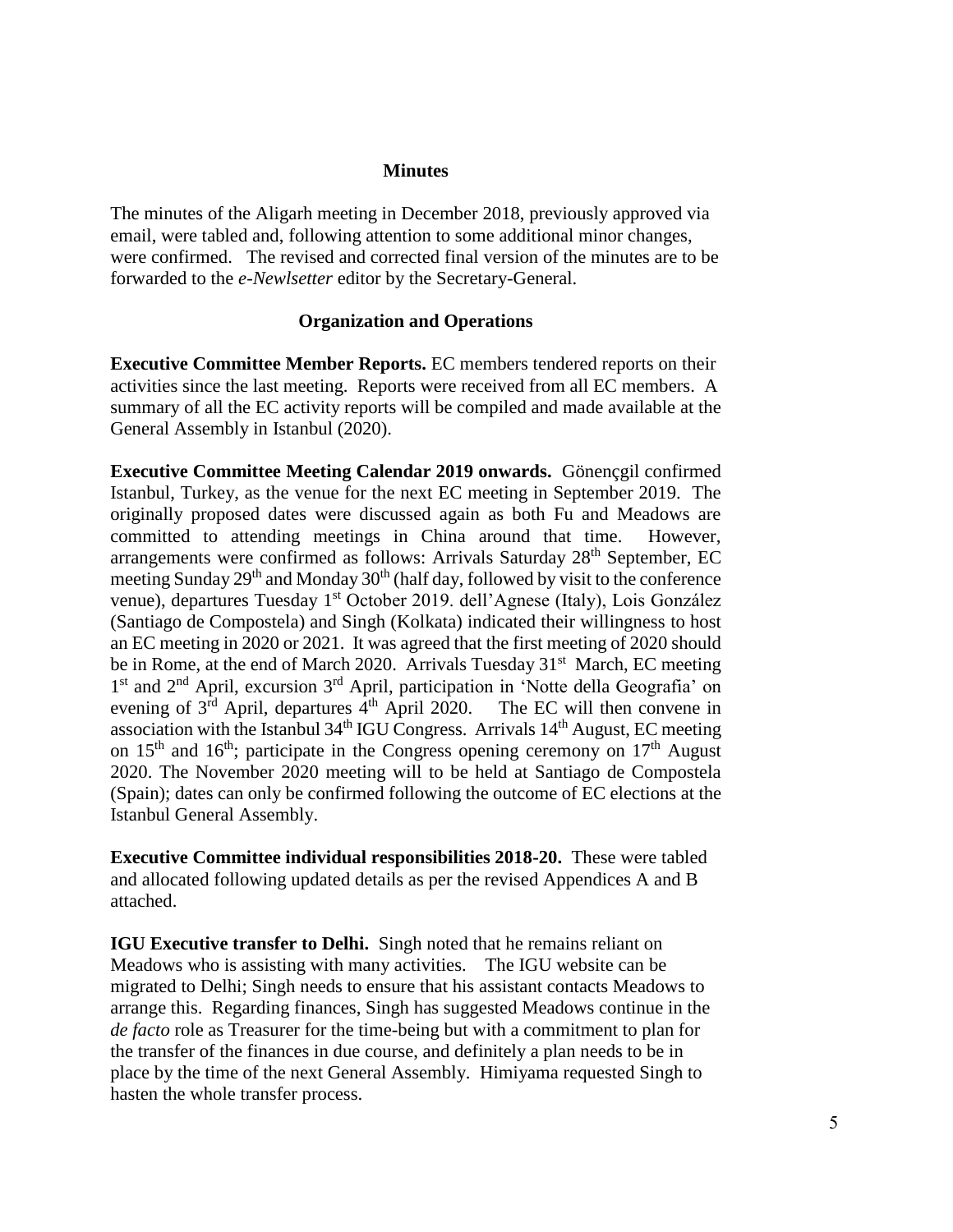**Amendment to IGU Statutes.** The amendment deemed necessary due to the establishment of the ISC and associated merger of ICSU and ISSC still needs to be approved by the General Assembly by way of an e-ballot (Singh). Meadows agreed to provide Singh with a list of national members deemed to be in good standing to facilitate this. The amendment also requires to be translated into French (Lemarchand).

**IGU Financial Report and Projection.** Meadows presented a brief update on the financial situation in the three IGU accounts held in Cape Town. Comparing the total balance of funds held for the same period each year (in this case end-April), it is clear that the financial position remains relatively sound. It was agreed that, when claiming funds for the current year, Commission and Task Force chairs should be prompted to indicate how the previous year's funds were expended (Meadows, Singh). Himiyama noted that he has approached a bank in Japan with regard to reinvesting the Promotion and Solidarity Fund. It is feasible to hold the funds provided there is no operational need for regular access. The current interest rate in such an account is in the order of 0.25%. It was agreed to pursue this offer further and to seek clarity on the issue of a second signatory on the account (Himiyama).

**IGU National Membership update.** Lois-González tabled details on the situation in regard to Latin American countries. Until now only two members from the region are in good financial standing. The process of gaining new members countries (or reinstating those that have lapsed) is slow and sometimes complex due to the number of different constituencies, but there are good prospects of membership fees being paid soon by Ecuador and possibly by Peru and Brazil in September this year. Lois-González noted that Argentina and Colombia both have large and active academic communities in the discipline, but work needs still to be done to formalize their National Committees and to renew IGU affiliation. There are prospects too for Costa Rica and Panama. Lemarchand reported in respect of a part of francophone Africa, there are numerous challenges, including security issues, despite the attraction of meetings where French is the language of communication, although this situation may be changing. The issue of plurilinguality and scientific openness needs to be considered carefully if the IGU is to demonstrate real value to such communities. It was noted that, in the past, papers at IGU meetings were presented in numerous languages. There is a new contact for Madagascar who is enthusiastic about improving the interest in colleagues in participating in IGU events. Hay reported on his approach to Palestine with an initial positive response, although there has been no recent communication. Further attempts are to be undertaken. There is an upcoming conference in Fiji (dell'Agnese and, possibly, Hay, are attending) which represents an opportunity to renew contact. Hay also agreed to explore the possibility of approaching Namibia. Singh is in contact with several other Asian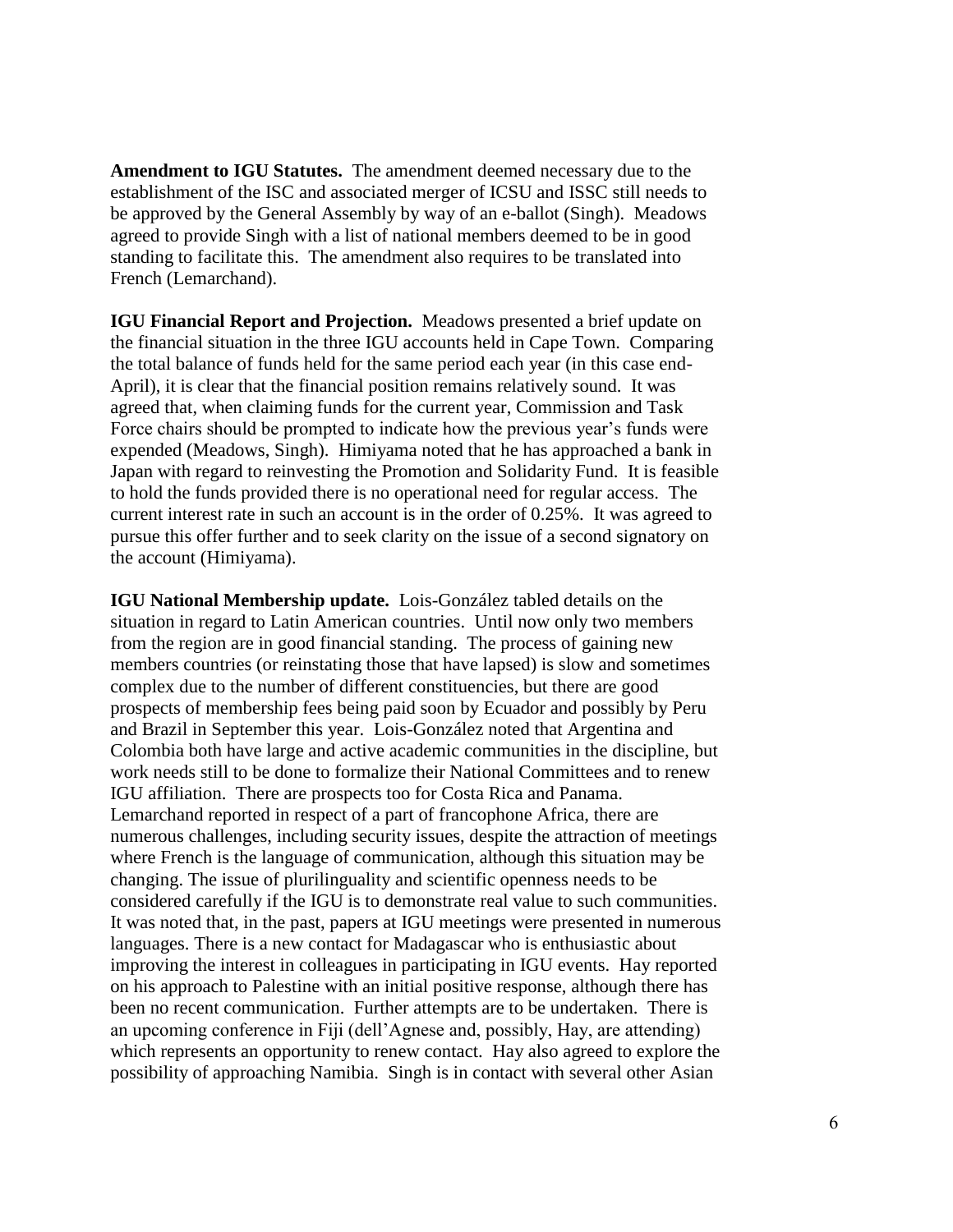nations, which sometimes send delegates to the Indian National Association of Geographers in India but do not participate in IGU events or pay memberships.

**IGU Commission and Task Force update.** Droogleever-Fortujin had conducted her usual annual review on the basis of the submitted 2018 Commission and Task Force reports. Most of these are active in diverse ways, but a few commissions had not submitted reports while some are incomplete. There are several websites that are not updated, in some cases for several years. Meadows requested that the 2018 reports be made available for uploading onto the website (Singh). The reports are used as a basis for the Commission Excellence Award and the sub-committee (Droogleever-Fortuijn, Hay, Kolosov and Gönençgil) reported on their deliberations. The result would be conveyed to the winning Commission (Urban) in due course (Singh) and arrangements for the payment of the financial award made (Meadows). dell'Agnese reported on the suspended Indigenous People, Rights and Knowledge Commission, the individual approached to consider being the chair is not in a position to take over until such time as her current commitments are completed. The proposed Research Methodology Commission document was discussed; there is broad support for the concept, Hay agreed to continue to liaise with the proposers. Kolosov organised in March 2019 a workshop at the Institute of Geography of Russian Academy dedicated to the memory of former IGU President Bruno Messerli, with the participation of well-known scholars and a member of his family. The restoration of the IGU Commission on mountains promoted by Professor Messerli was discussed. Kolosov will continue to explore this possibility. The putative Ocean Commission remains under discussion; dell'Agnese will continue to monitor the situation and encourage progress. Himiyama emphasized the increasing relevance of this issue and its importance to IGU, especially in the light of the UN Decade of Ocean Science for Sustainable Development. The Karst Commission has submitted a proposal for a new chair and Dr Eko Haryono is approved to take over as chair of this Commission for the period until the next General Assembly, whereafter he may be re-appointed.

**IYGU**/**SDGU** Benno Werlen attempted in April to have the SDGU project endorsed by UNESCO but the attempt was aborted at late notice. The ISC has been approached for support but has not yet responded. Considerable efforts continue to ensure ISC support, without which the chances of UNESCO approval are limited.

**IGU Website, social media and IGU publicity brochure.** The French and Spanish versions of the IGU website are still rather incomplete. Given the proposed transfer of the website responsibility to the secretariat, it makes sense to try to improve this situation thereafter. Singh and Meadows agreed to liaise over the steps needed in order to facilitate the transfer. Meadows, in consultation with Lemarchand and Lois-González, prepared new pdf versions of IGU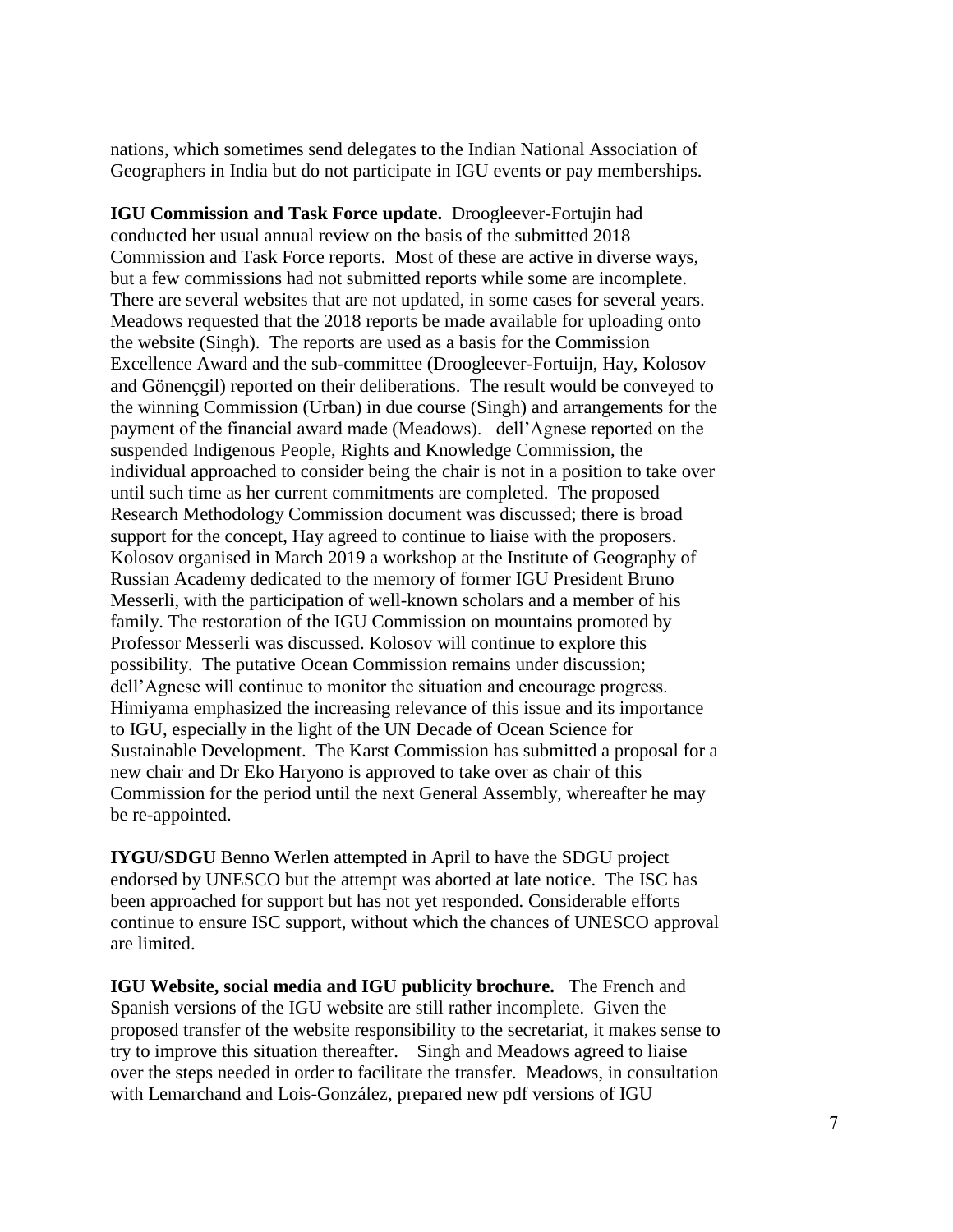publicity brochure in English, French, Spanish and Portuguese. Editorial issues were tabled and will be attended to (Meadows).

**IGU Bulletin and IGU** *eNewsletter***.** Singh reported on progress regarding Volume 67-68 of the IGU Bulletin (for the years 2017 and 2018); this should be ready for publication within the next few months. The latest issue of the IGU *eNewsletter* was recently circulated. There is also a need to include the comment that IGU was formally represented at the AAG (Gönençgil). These changes are to be made and posted on the website pdf versions (Meadows).

**Partner publishing proposal.** Hay reported that the commissioning editor, Katy Crossan, contacted all IGU Commissions and there are now three volumes in progress. The issue of publishing in languages other than English had been raised with Edward Elgar but the prospects do not appear to be very promising, since Edward Elgar publishes exclusively in English. There is a need to widen the authorship base to include those who may not be from traditional anglophone countries. Hay noted that these volumes will be referenced in *Scopus*. dell'Agnese again raised the issue of translating major works in other languages into English under the title '*World Geography Classics*' and agreed to continue to explore the possibility jointly with the Chair of the Commission on the History of Geography, Professor Marcella Schmidt di Friedberg.

**IGU Archives.** Kolosov will visit Leipzig in July. The pre-1986 archives remain missing, apart from some separate documents. The existence of these archives, which are very professionally curated, needs to be advertised and promoted more widely.

**IGU ppt.** Gönencgil's sample Powerpoint presentation on IGU has not yet been updated by EC members who are encouraged to send their suggestions by the end of May.

**IGU Journals project.** Meadows reported that the new design is now live on the website but still has some issues. Instructions as to how to deal with additions and inconsistencies need to be included on the landing page (Meadows). Lemarchand raised the possibility of submitting a panel to the Istanbul Congress on geographical publications and using this as an opportunity to promote the facility; this was agreed (Lemarchand). Meadows will forward the existing database (excel) to Singh who agreed to appoint an assistant to update this without delay. Hay suggested that the database may have commercial value, and it may be possible to sell it to companies who specialize in such data and that this could raise revenue that could be used to help sustain the project; he agreed to make further investigations.

#### **Cooperation and Outreach**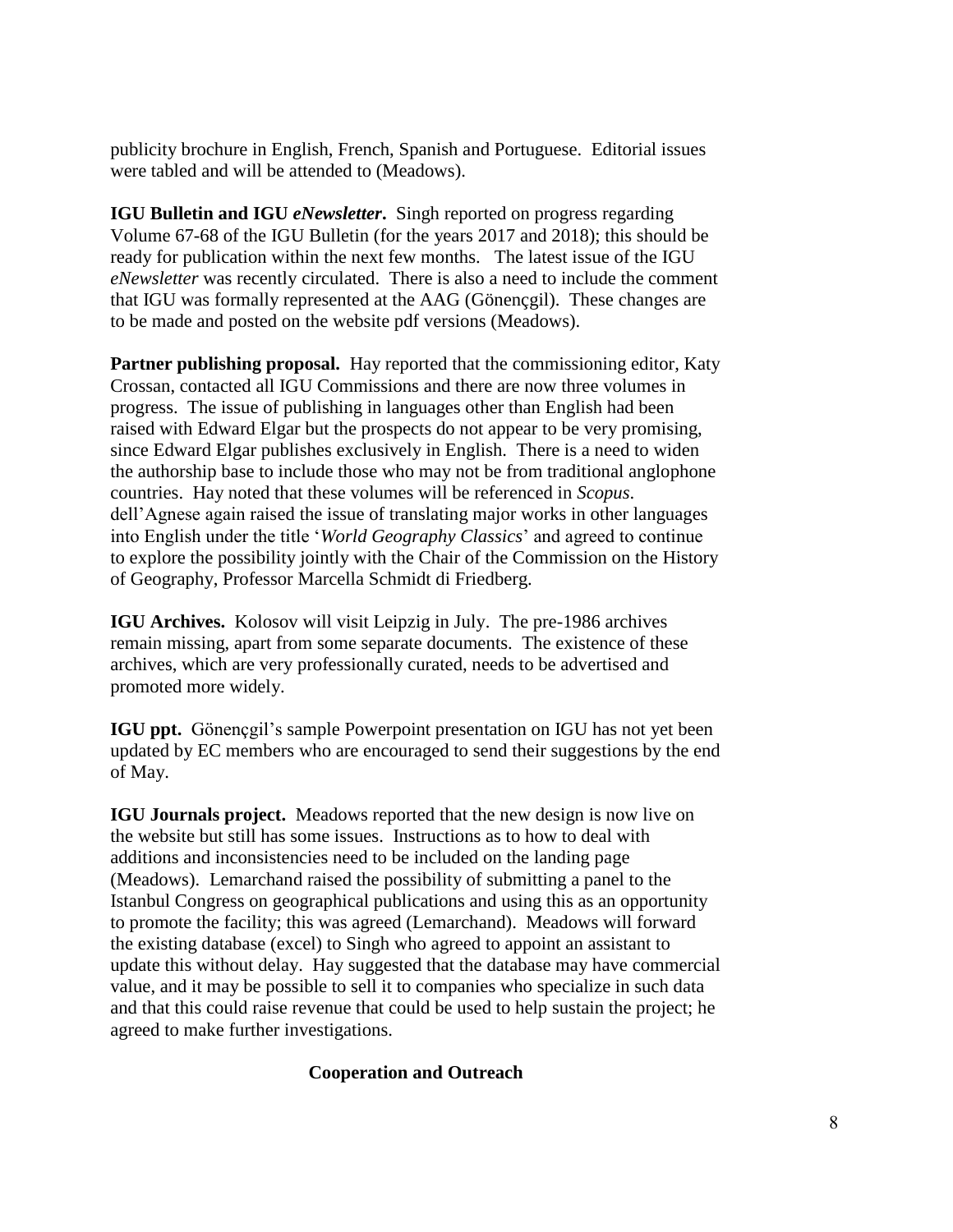**Festival International de Géographie (FIG).** Lemarchand tabled a draft MoU between IGU and FIG. Following some discussion and attention to editorial issues, it was agreed that the IGU President should sign the document on behalf of IGU without delay. This represents an important step because, from now on, the IGU is to be invited to be a member of the organizing committee. Lemarchand had met with other partners of the Festival and there seems to be an indication that in order to internationalise the festival further, there may in future be a possibility of translating some presentations by non-francophone speakers into French. This year sees the 30<sup>th</sup> anniversary of the Festival and IGU will have a round table at the event.

**Night of Geography.** Lemarchand circulated the announcement to all IGU National Committee chairs in 2018 but had only three responses. The Night of Geography was celebrated on 5<sup>th</sup> April 2019. The events took place in 14 countries included 8 countries in Europe France, Spain, Portugal, Bulgaria, Greece, Lithuania, Croatia, and Ireland and New-Zealand (although the date coincided with the AAG unfortunately). In Africa, six countries were involved, in collaboration with the association "CartONG", based in Chambéry (France). In addition, the "Missing Map" event was paired with GeoNight events, allowing worldwide exposure. This is an international project that partners up well-established NGOs and local associations with the goal of mapping data coming from satellite images onto OpenStreetMap, a free and collaborative spatial database called "mapathons". These local initiatives enable mapping of areas that are not wellrepresented in maps generally. 17 'mapathons' were organised simultaneously at the Université de Saint-Louis (Dakar, Senegal), in Bamako (Mali), in Calavi (Benin), in Lomé (Togo), in Antananarivo (Madagascar), in Kinshasa (Democratic Republic of the Congo), in Paris, Lyon, Grenoble, Chambéry, Beauvais, Brest, Besançon, Pau, Perpignan (France), in Heidlberg (Germany), and in Milan (Italy). The 4th edition of the GeoNight will take place on April 3rd 2020.

**IGU Representatives on International Bodies**. There is nothing to report.

**International Science Council**. The ISC Draft Action Plan: Himiyama noted that the education component appears to be underemphasized and requires more attention from ISC. The final plan is not yet available, but it is hoped that this point will be taken into consideration.

**Nominations for ISC Committees**. Two formal nominations have been received, one from South Africa, one from Japan. After discussion, it was agreed to submit the name of Professor Takashi Yamazaki for consideration by the ISC for the Committee on Science Planning.

**GeoUnions**. With regards to the 'mapping SDGs' against IGU Commission activities, the Secretary-General had circulated the Commissions but received a rather muted response. It was suggested that the Secretary-General send a further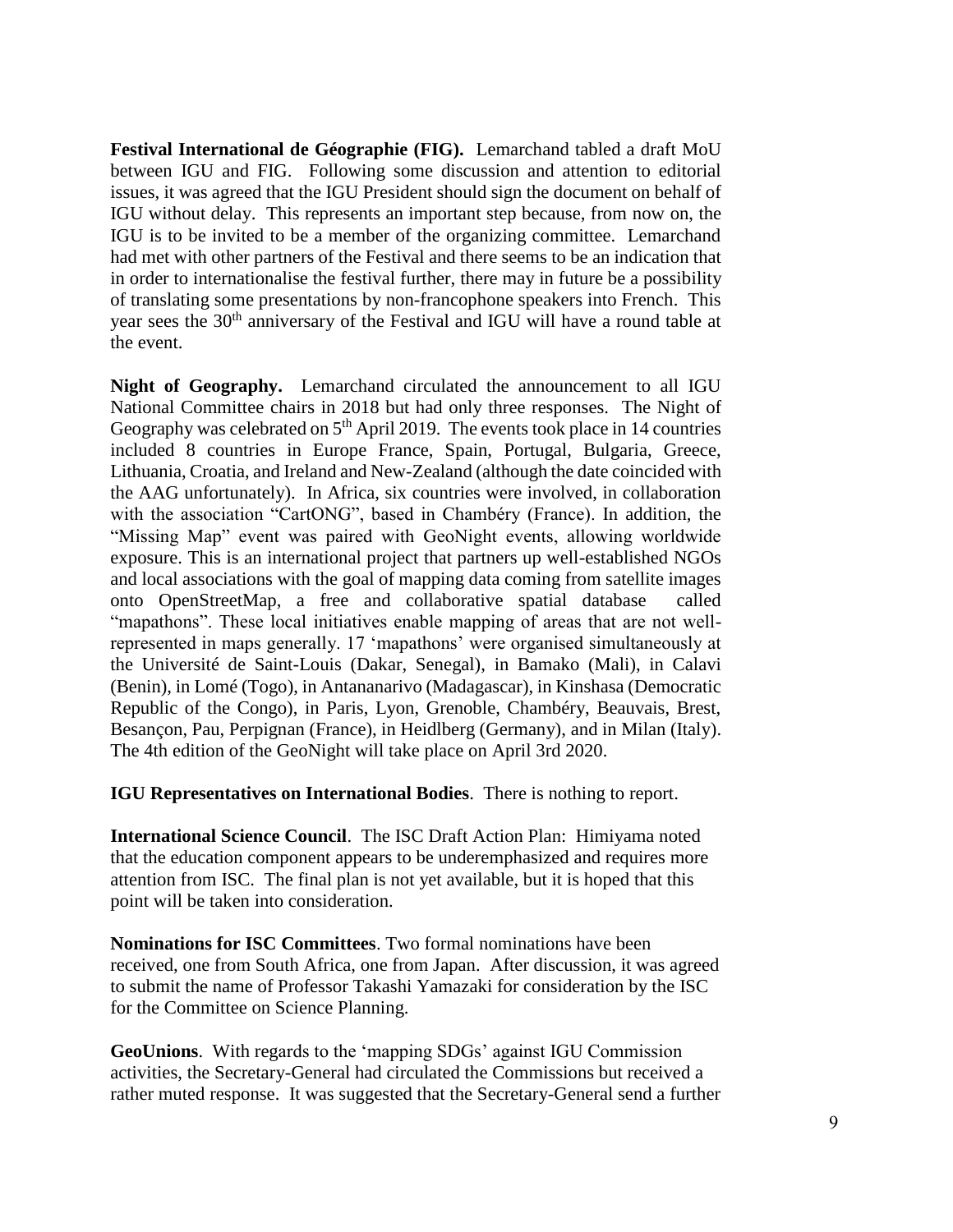reminder and that this be supported by communication from the respective IGU EC member responsible for individual commissions (Singh). Given the importance of the SDGs and the potential role of Geography in working towards the associated targets, IGU Commissions should be requested to include comment on the SDGs in their forthcoming 2019 annual reports. The most recent GeoUnions meeting had taken place in Beijing and summary minutes were submitted. The position of IGU within the GeoUnions was discussed; Himiyama noted that it is important that the IGU profile within the GeoUnions be improved as the group is a powerful lobby within ISC. One possibility would be to suggest inviting GeoUnions to hold one of its meetings around the time of one of the IGU EC meetings. Former GeoUnions chair and ICSU Board member, Orhan Altan is to be invited to meet with the IGU EC in Istanbul in September 2019.

**CODATA and WDS.** Given the importance of data in Geography, especially – but not exclusively - big data, it is clear that IGU needs to cooperate more with CODATA and WDS, which are extremely active within ISC. The possibility of establishing a Task Force in relation to data was again raised; the alternative is to request existing IGU Commissions, emphasising the importance of their involvement in CODATA and WDS. The latter strategy was agreed for now and Singh is to take leadership in it (Himiyama, Singh).

**CIPSH.** Kolosov reported on an International Science Forum that had been convened in December 2018 by CIPSH in Moscow. He had organized a special session at the forum dedicated to the memory of former IGU President Bruno Messerli, with the participation of well-known scholars and a member of his family. There is some concern as to whether the concept of CIPSH Chairs conflicts with the UNESCO Chairs but it is clear that IGU needs to continue to engage with CIPSH.

**EUROGEO, EUGEO**. Several co-sponsored IGU-EUGEO sessions are planned for the Galway EUGEO conference. The Galway conference represents an excellent opportunity for IGU to network with the EUGEO executive and to promote the idea of co-hosting sessions at the Istanbul 2020 Congress. Kolosov suggested to make sure the representation of IGU EC at the congresses of EUGEO and EUROGEO. Other possibilities under consideration include the idea of a 'meta-journal', with papers in several languages; discussions are ongoing. A EUGEO-IGU business meeting is scheduled during the EUGEO conference on Thursday at 17h30. Kolosov, Lemarchand, dell'Agnese and Droogleever Fortuijn will attend. The next EUGEO congress is scheduled to be held in Prague in August 2021. Lois-González reported on the desire of EUROGEO to have closer relations with IGU and also with EUGEO (possibly even a joint conference). The next EUROGEO conference is in Slovenia in late August 2019.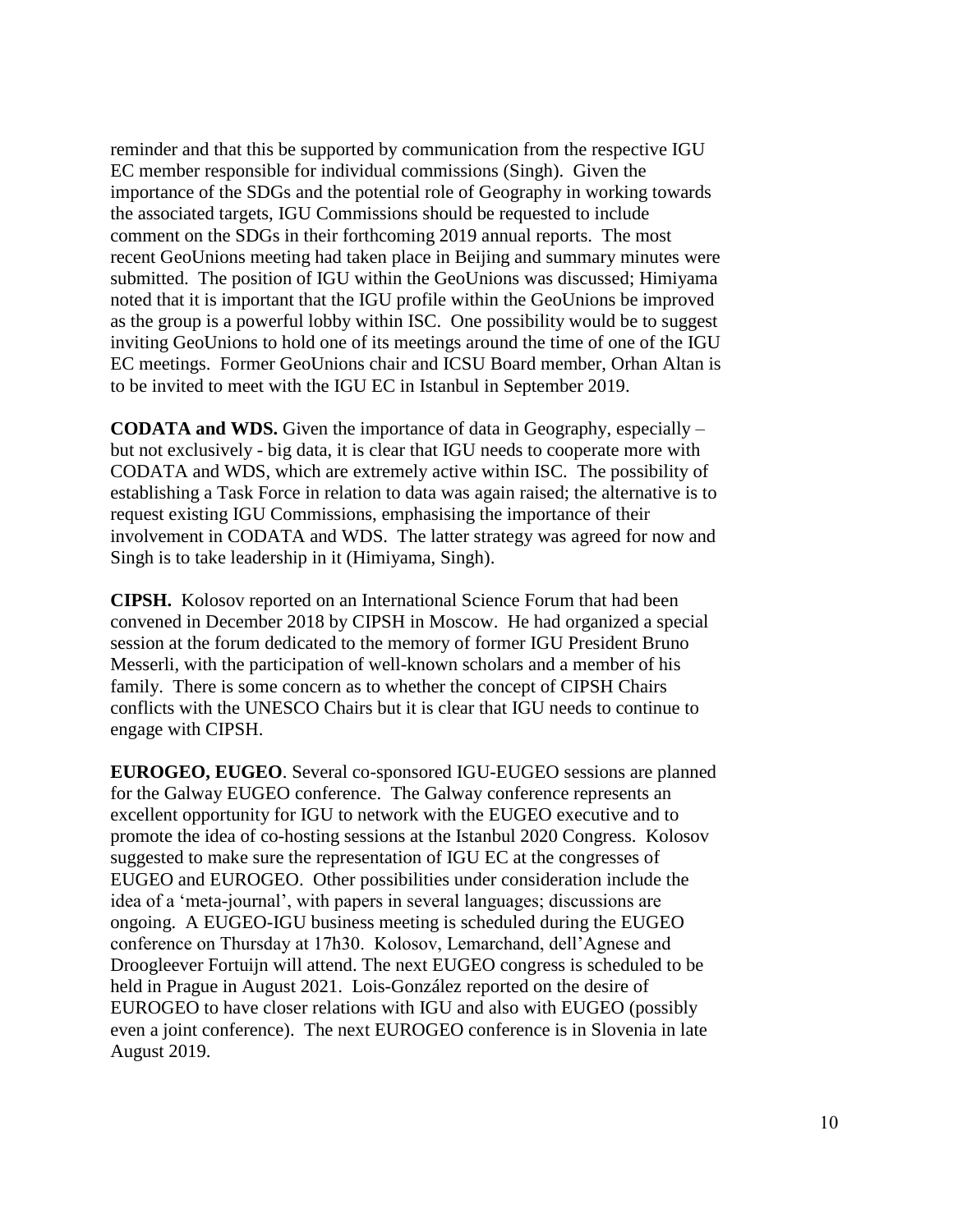**EGAL/UGAL** Lois-González had attended EGAL in Quito with 1400 participants. Cooperation with IGU appears to be strongly improved.

**Relations with other organizations.** Gönençgil attended AAG and organized the IGU booth which frequently visited. This facility will be again in place for AAG 2020, and is especially important due to changes in the leadership as the current Executive Director is stepping down. The Asian Geographical Association (AGA) was formally established at a founding meeting in Guangzhou in December 2019. Bojie Fu submitted a report which points to a very promising start of this organization; the next AGA council meeting takes place in Beijing at the end of September.

**UNESCO-Japan prize**. Deadline for submission of nominations for the 2019 prize was 30<sup>th</sup> April 2019. Given that IGU itself would not appear to be in a position to make nominations directly, Meadows agreed to approach the ISC President regarding the possibility of making a nomination for the 2020 prize and to explore the nature of the relationship between ISC and UNESCO more generally.

**First Session of UN Group of Experts on Geographical names.** No report received to date.

## **International Geographical Congresses, IGU Regional Conferences and Thematic Conferences**

**IGU Congress 2020 Istanbul.** Gönençgil presented a brief progress report. The announcement inviting session proposals has now been circulated widely and the Young and Early Career Task Force has already responded. Five keynote speakers have now been secured and a sixth invited recently. The two Commission winners of Excellence award (for 2017 and 2018) should be added to the list of keynotes and invited by Gönençgil. The second circular is available in four languages and has been widely distributed.

**IGU Extraordinary Congress, Paris 2022**. Lemarchand reported on organizational arrangements and the establishment of four committees dealing with various operational aspects. The French National Library has agreed to organize an exhibition to coincide with the Congress. There has been a suggestion to establish a 'Year of Geography' from 2021-22 with several associated initiatives. The MOU needs still be finalized and signed; this is planned for September at the next EC meeting in Istanbul. The decision regarding the venue is not yet completely finalized but there is strong support for the idea of the Paris Sorbonne playing a central role.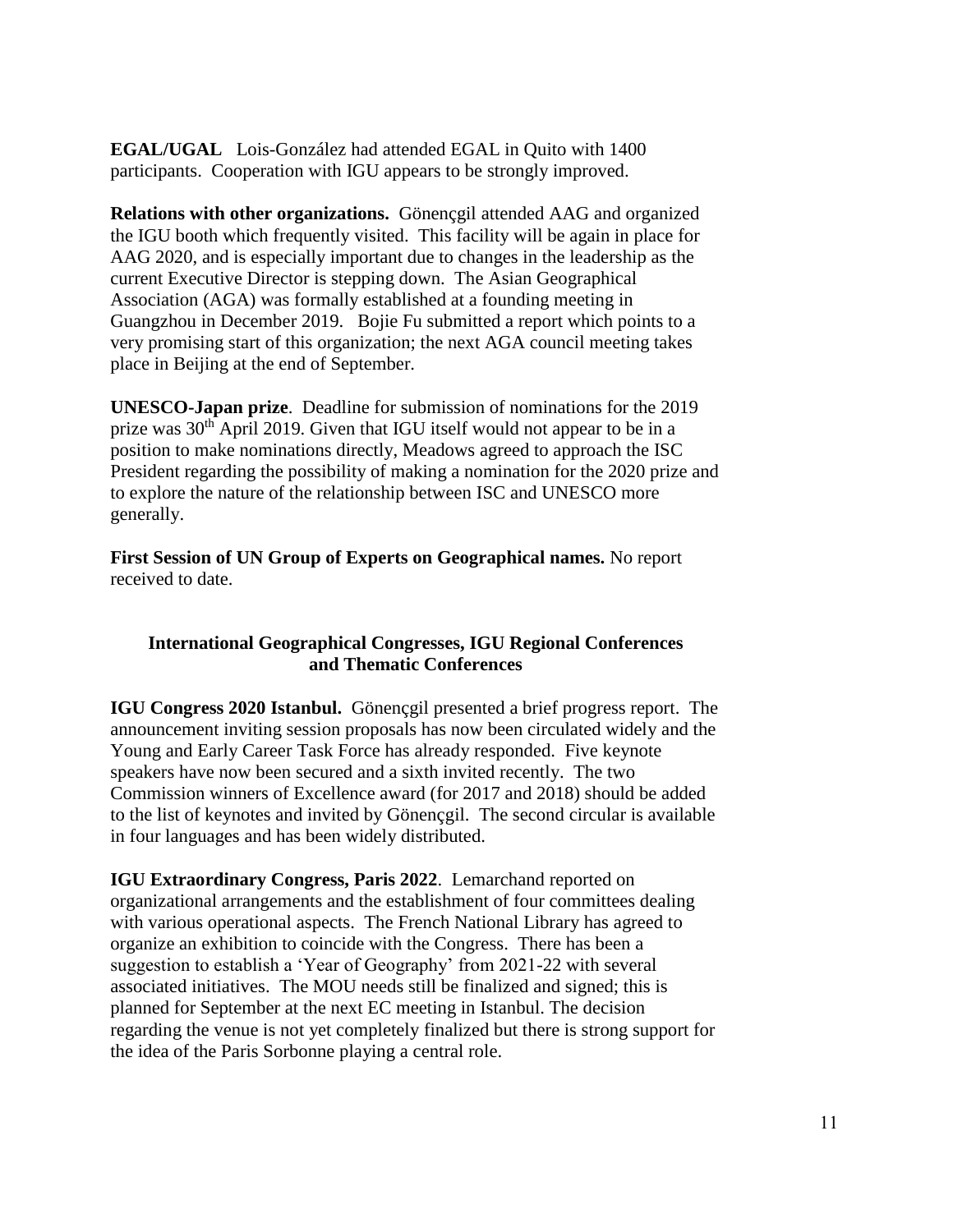**IGU Congress Dublin 2024.** The EC had an opportunity to examine the proposed venue in Dublin (Dublin City University). The high quality of the venue impressed, but there is concern around the high cost of accommodation in Dublin, including in the student residences. The MOU is drafted but comment from the LOC is still awaited.

**IGU Thematic Conference, Koper, Slovenia, September 2019.** Some 70 abstracts have been submitted to date. The main conference themes/sessions include: Heritage of lost landscapes: identification, reconstruction and presentation; Past and present land degradation in the Mediterranean and other environments; Land management practices and global change; The challenges regarding the planning and organization of the cultural landscape; Functions of the cultural landscape in local and regional development; The concepts and tools in landscape transformation research; Transformation of traditional landscapes; Response of Mountain Ecosystems to Climate Change; Conservation of Biodiversity in Changing Environment.

**IGU Thematic Conference Lecce, Italy.** dell'Agnese noted that the second circular is now available, and the website is operational; publicity should be available on the website (Meadows). Dates as follows: May  $31<sup>st</sup>$  to 2nd June 2020.

**IGU Thematic Conference, Mexico**. There is a proposal to hold a thematic conference in Mexico City under the theme: Governance in Historical Cities, (with the support of several IGU Commissions including Governance, Geoheritage, Urban, Latin American Studies) in August 2021. The formal proposal will be presented later.

**IGU Congress 2028.** Hay noted the Institute of Australian Geographers is contemplating making a bid for the 2028 IGU Congress.

**IGU Centennial Publication.** Kolosov reported on preparations in relation to the Centennial publication. The contract has been signed with Springer and, for a fee, the book can be made Open Access. It has been decided that there will be only one volume, with the previously planned first volume being incorporated as the first 80 pages or so of the publication; section editors and several chapter authors have already been identified. The discussion will be continued in the next EC meeting in Istanbul.

#### **Adjourn**

The meeting adjourned at  $12h32$  on  $15<sup>th</sup>$  May 2019.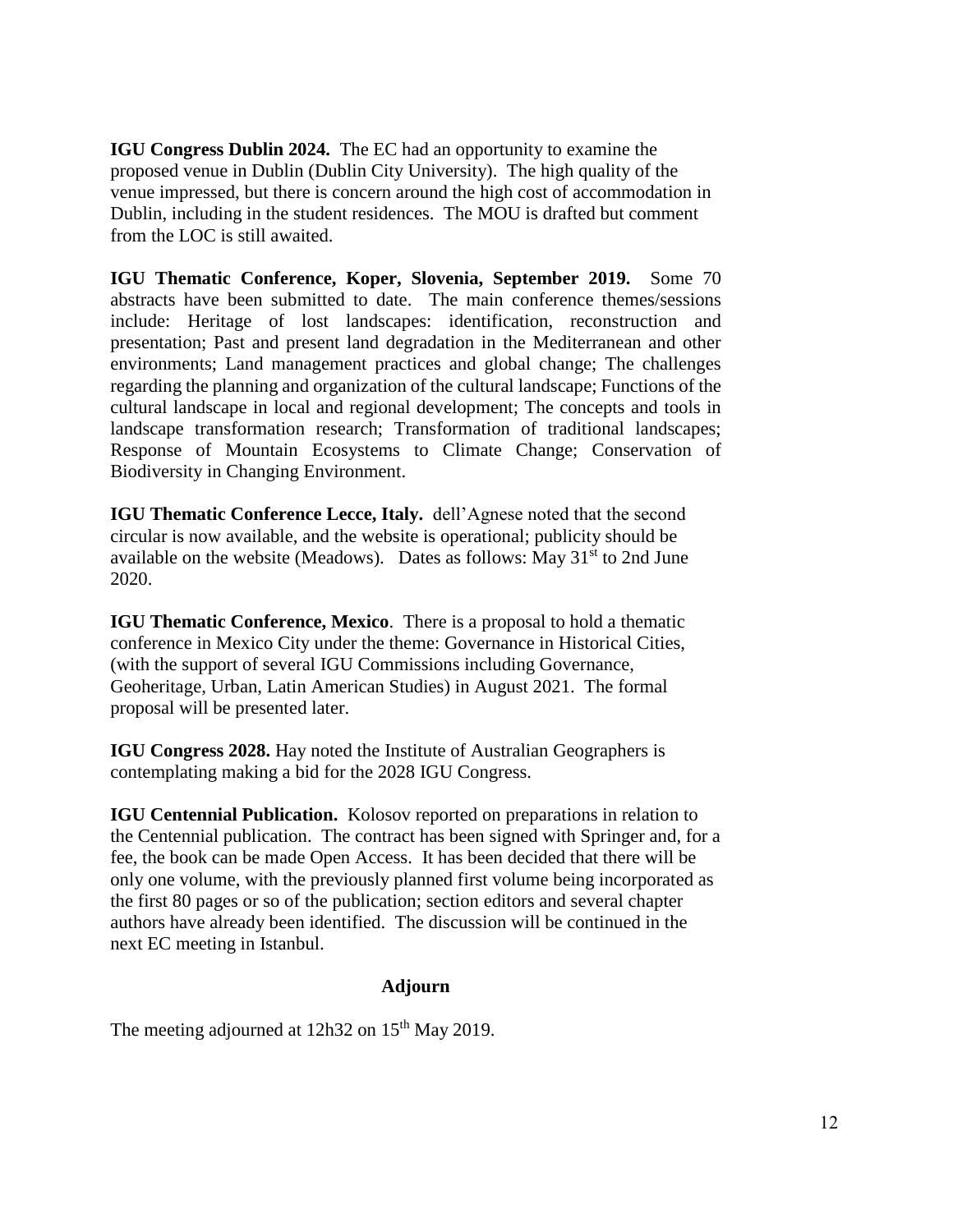

IGU EC components with Irish hosts - Les membres du Comité UGI et les hôtes Irlandaises.

## **2 b) Vèrsion Française**

## *Union géographique internationale*

Procès-verbal de la réunion du comité exécutif

Galway, Irlande

## 12 au 15 mai 2019

## **Bienvenue, réunion logistique et présentations**

La réunion a été présidée par le président Himiyama, qui a accueilli le secrétaire général RB Singh, la 1<sup>ère</sup> Vice-présidente Joos Droogleever-Fortuijn et le président sortant Vladimir Kolosov, les vice-présidents Bojie Fu, Barbaros Gönençgil, Iain Hay, Nathalie Lemarchand, Elena dell'Agnese, Ruben Lois-González et le secrétaire général assistant Mike Meadows.

## **Adoption de l'annexe et de l'ordre du jour**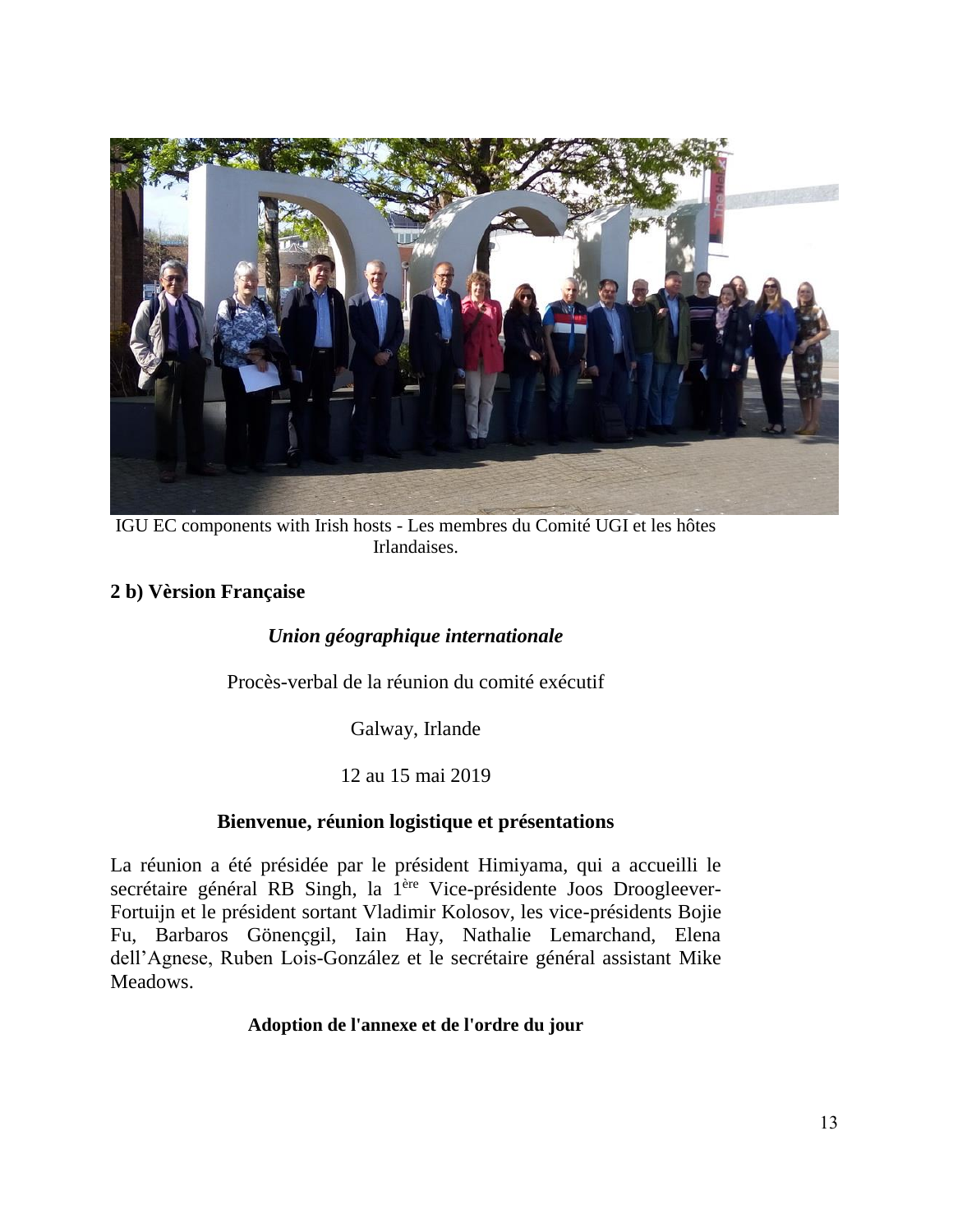Le président souhaite la bienvenue à tous ; Meadows signale une modification mineure au calendrier en raison de l'aimable invitation du département de géographie de NUIG à assister à une réception le mardi 13 mai 2019 à 17h00.

#### **Procès-verbal**

Le procès-verbal de la réunion d'Aligarh de décembre 2018, préalablement approuvé par courriel, a été déposé et, après avoir pris connaissance de quelques nouveaux changements mineurs, est confirmé. La version finale révisée et corrigée du procès-verbal doit être transmise par le Secrétaire général à l'éditeur du bulletin d'information électronique.

#### **Organisation et opérations**

**Rapports des membres du comité exécutif (CE)**. Les membres du CE ont présenté des rapports sur leurs activités depuis la dernière réunion. Des rapports ont été reçus de tous les membres du CE. Un résumé de tous les rapports d'activité du CE sera compilé et mis à disposition lors de l'Assemblée générale à Istanbul (2020).

**Calendrier des réunions du Comité exécutif à partir de 2019**. Gönençgil a confirmé Istanbul, Turquie, comme lieu de la prochaine réunion du CE en septembre 2019. Les dates initialement proposées ont de nouveau été discutées car Fu et Meadows se sont engagés à assister aux réunions en Chine à peu près à la même époque. Toutefois, les dispositions suivantes ont été confirmées : Arrivées le samedi 28 septembre, réunion du CE le dimanche 29 et le lundi 30 septembre (demi-journée, suivie d'une visite au lieu de la conférence), départs le mardi 1er octobre 2019. dell'Agnese (Italie), Lois González (Santiago de Compostela) et Singh (Kolkata) se sont déclarés prêts pour accueillir une réunion du CE en 2020 ou 2021. Il a été convenu que la première réunion de 2020 devrait avoir lieu à Rome, fin mars 2020. Arrivées mardi 31 mars, réunion du CE les 1er et 2 avril, excursion le 3 avril, participation à'Notte di Geografia' le soir du 3 avril, départ le 4 avril 2020. Le CE se réunira ensuite en association avec le 34e Congrès de l'UGI à Istanbul. Arrivées le 14 août, réunion du CE les 15 et 16 ; participation à la cérémonie d'ouverture du Congrès le 17 août 2020. La réunion de novembre 2020 se tiendra à Saint-Jacques-de-Compostelle (Espagne) ; les dates ne pourront être confirmées qu'après les résultats des élections du CE à l'Assemblée générale d'Istanbul.

**Responsabilités individuelles du Comité exécutif 2018-2020**. Elles ont été soumises et attribuées à la suite de la mise à jour des renseignements, conformément aux annexes A et B révisées ci-jointes.

**Transfert de l'exécutif de l'UGI à Delhi**. Singh a noté qu'il reste tributaire de Meadows qui l'assiste dans de nombreuses activités. Le site Web de l'UGI peut être transféré à Delhi ; Singh doit s'assurer que son assistant contacte Meadows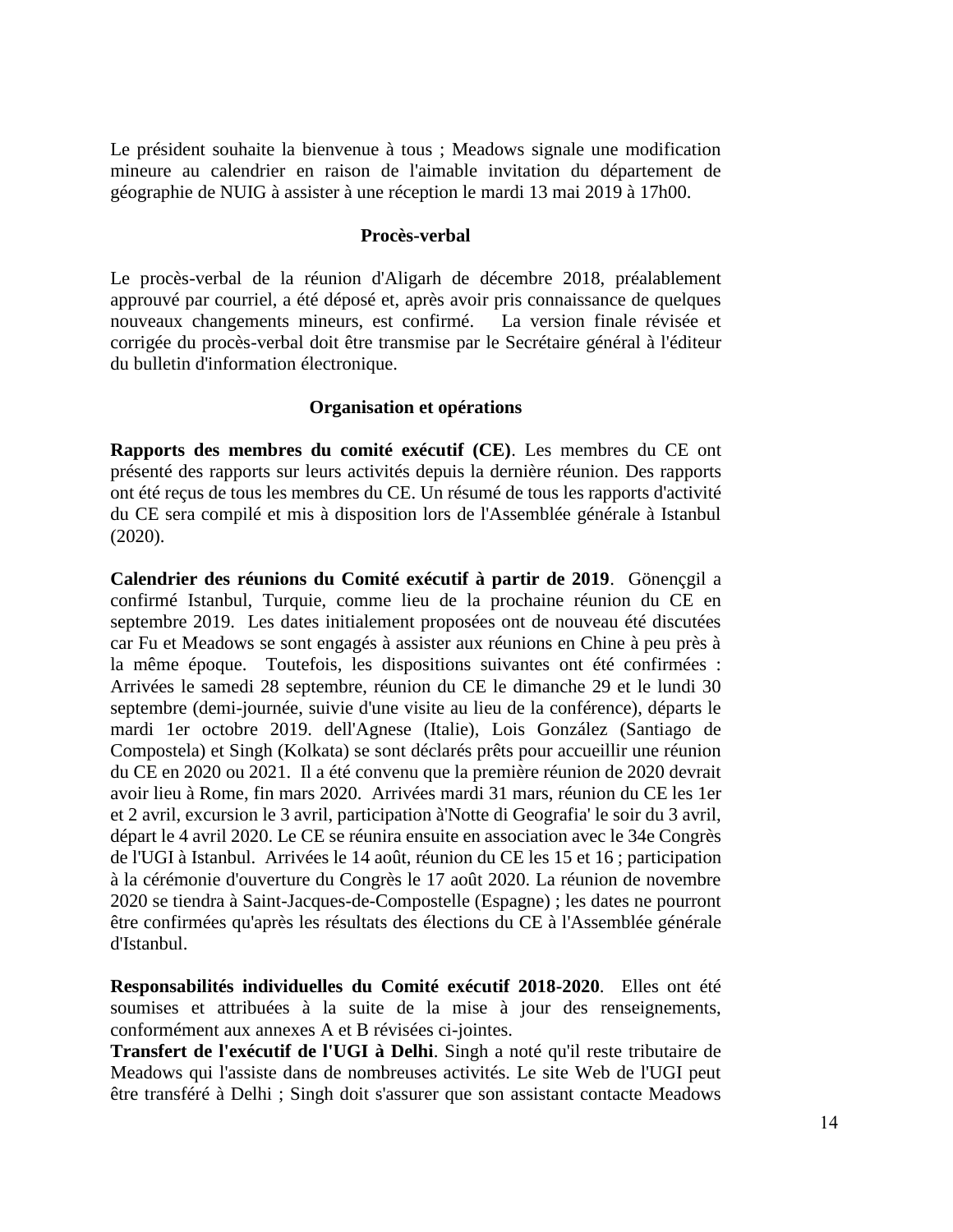pour organiser cela. En ce qui concerne les finances, Singh a suggéré que Meadows continue à jouer le rôle de trésorier de facto pour le moment, mais avec l'engagement de planifier le transfert des finances en temps voulu, et un plan doit certainement être en place d'ici la prochaine Assemblée générale. Himiyama a demandé à Singh d'accélérer tout le processus de transfert.

**Modification des statuts de l'UGI.** L'amendement jugé nécessaire en raison de la constitution du CIS et de la fusion corrélative du CIUS et du CISS doit encore être approuvé par l'Assemblée générale au moyen d'un vote électronique (Singh). Meadows a accepté de fournir à Singh une liste des membres nationaux jugés en règle pour faciliter cette tâche. L'amendement doit également être traduit en français (Lemarchand).

**Rapport financier et projection de l'UGI.** Meadows a présenté une brève mise à jour de la situation financière des trois comptes de l'UGI détenus au Cap. Si l'on compare le solde total des fonds détenus pour la même période chaque année (en l'occurrence fin avril), on constate que la situation financière reste relativement saine. Il a été convenu que, lorsqu'ils demandent des fonds pour l'année en cours, les présidents des commissions et des groupes de travail devraient être invités à indiquer comment les fonds de l'année précédente ont été dépensés (Meadows, Singh). Himiyama a indiqué qu'il s'était adressé à une banque au Japon pour réinvestir le Fonds de promotion et de solidarité. Il est possible de détenir les fonds à condition qu'il n'y ait pas de besoin opérationnel d'accès régulier. Le taux d'intérêt actuel d'un tel compte est de l'ordre de 0,25 %. Il a été convenu de donner suite à cette offre et de rechercher des éclaircissements sur la question d'un deuxième signataire sur le compte (Himiyama).

**Mise à jour des commissions et des groupes d'étude de l'UGI.** Lois-González apporte des informations détaillées sur la situation en ce qui concerne les pays d'Amérique latine. Jusqu'à présent, seuls deux membres de la région sont en règle sur le plan financier. Le processus d'obtention de nouveaux pays membres (ou de réintégration de ceux qui sont arrivés à échéance) est lent et parfois complexe en raison du nombre de circonscriptions différentes. Mais il y a de bonnes chances pour que l'Equateur et peut-être aussi le Pérou et le Brésil versent bientôt leurs cotisations en septembre de cette année. Lois-González a noté que l'Argentine et la Colombie ont toutes deux des communautés universitaires importantes et actives dans la discipline, mais qu'il reste encore du travail à faire pour formaliser leurs comités nationaux et pour renouveler leur affiliation à l'UGI. Il y a aussi des perspectives pour le Costa Rica et le Panama. Lemarchand a indiqué qu'en ce qui concerne une partie de l'Afrique francophone, les défis sont nombreux, y compris les questions de sécurité, malgré l'attrait des réunions où le français est la langue de communication, bien que la situation puisse être en train de changer. La question du plurilinguisme et de l'ouverture scientifique doit être examinée avec soin si l'UGI veut présenter une réelle valeur pour ces communautés. Il a été noté que, par le passé, les documents des réunions de l'UGI étaient présentés dans de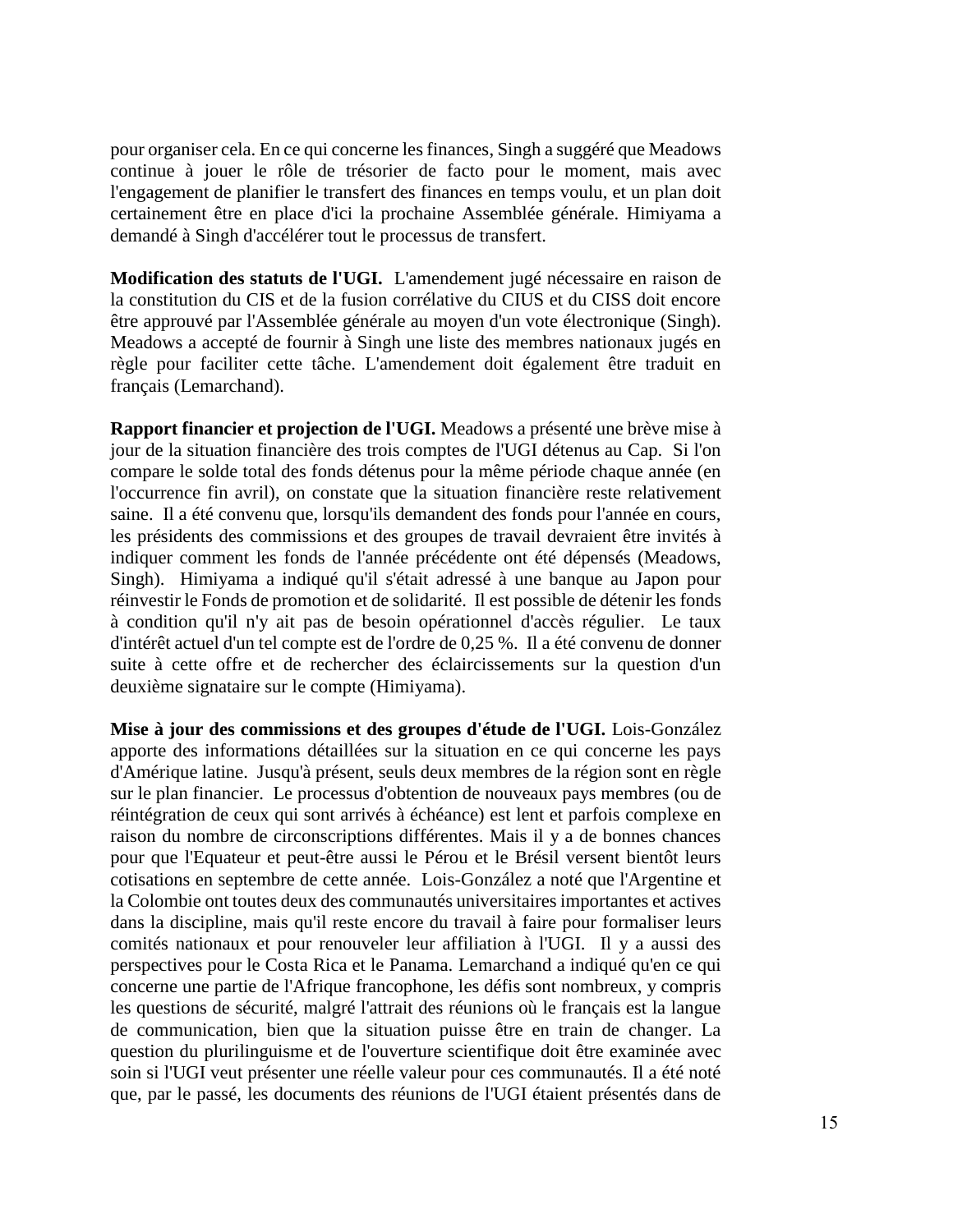nombreuses langues. Il y a un nouveau contact pour Madagascar qui est enthousiaste à l'idée d'améliorer l'intérêt des collègues à participer aux événements de l'UGI. Hay a rendu compte de son approche de la Palestine avec une première réponse positive, bien qu'il n'y ait pas eu de communication récente. D'autres tentatives doivent être entreprises. Il y a une conférence à venir à Fidji (à laquelle participent dell'Agnese et, peut-être, Hay) qui représente une occasion de renouer le contact. Hay a également accepté d'explorer la possibilité d'approcher la Namibie. Singh est en contact avec plusieurs autres nations asiatiques, qui envoient parfois des délégués à l'Indian National Association of Geographers en Inde, mais ne participent pas aux événements de l'UGI ni ne paient d'adhésion.

**Mise à jour sur les commissions et groupes de travail de l'UGI.** Droogleever-Fortujin a procédé à son examen annuel habituel sur la base des rapports des Commissions et des Groupes de travail soumis en 2018. La plupart d'entre elles sont actives de diverses manières, mais quelques commissions n'ont pas soumis de rapports et certaines sont incomplètes. Il y a plusieurs sites Web qui ne sont pas mis à jour, dans certains cas depuis plusieurs années. Meadows a demandé que les rapports de 2018 soient disponibles pour téléchargement sur le site Web (Singh). Les rapports servent de base au Prix d'excellence de la Commission et la souscommission (Droogleever-Fortuijn, Hay, Kolosov et Gönençgil) a rendu compte de ses travaux. Le résultat en sera communiqué à la Commission gagnante (Urbaine) en temps voulu (Singh) et les dispositions prises pour le paiement de l'indemnité financière (Meadows). dell'Agnese a fait le point au sujet de la Commission des « Peuples Autochtones, Droits et Connaissances », la personne approchée pour envisager d'assumer la présidence n'est pas en mesure de prendre la relève tant que ses engagements actuels ne seront pas terminés. Le document proposé par la Commission Méthodologie de recherche a fait l'objet d'une discussion ; le concept bénéficie d'un large soutien, Hay a accepté de continuer à assurer la liaison avec les auteurs des propositions. Kolosov a organisé en mars 2019 un atelier à l'Institut de géographie de l'Académie russe dédié à la mémoire de l'ancien président de l'UGI Bruno Messerli, avec la participation d'universitaires de renom et un membre de sa famille. La restauration de la Commission de l'UGI sur les montagnes, promue par le professeur Messerli, a été discutée. Kolosov continuera d'explorer cette possibilité. L'éventuelle Commission océanique fait toujours l'objet de discussions ; dell'Agnese continuera à surveiller la situation et à encourager les progrès. Himiyama a souligné la pertinence croissante de cette question et son importance pour l'UGI, en particulier à la lumière de la Décennie des Nations Unies pour les sciences océaniques au service du développement durable. La Commission Karst a soumis une proposition pour un nouveau président et le Dr Eko Haryono est approuvé pour prendre la présidence de cette Commission pour la période allant jusqu'à la prochaine Assemblée générale, après quoi il pourra être nommé de nouveau.

**IYGU/SDGU.** Benno Werlen a tenté en avril de faire approuver le projet SDGU par l'UNESCO, mais cette tentative a été interrompue dans les derniers jours de la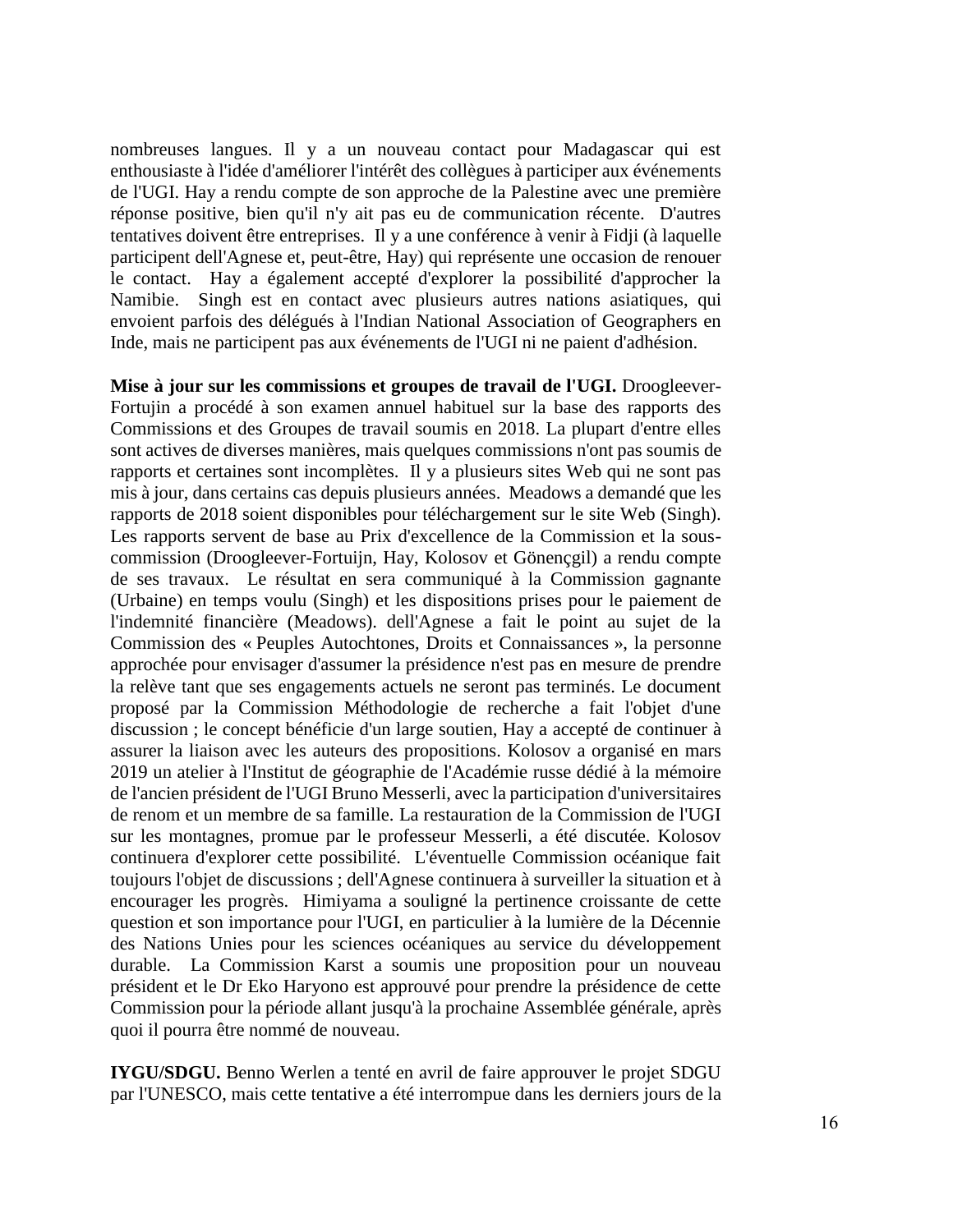procédure. Le CIS a été contacté pour obtenir son appui, mais n'a pas encore répondu. Des efforts considérables continuent d'être déployés pour obtenir le soutien du CIS, sans quoi les chances d'obtenir l'approbation de l'UNESCO sont limitées.

**Site Web de l'UGI, médias sociaux et brochure informative de l'UGI.** Les versions française et espagnole du site Web de l'UGI sont encore assez incomplètes. Compte tenu du transfert proposé de la responsabilité du site Web au secrétariat, il est logique d'essayer d'améliorer cette situation par la suite. Singh et Meadows ont convenu d'assurer la liaison au sujet des mesures à prendre pour faciliter le transfert. En consultation avec Lemarchand et Lois-González, Meadows a préparé de nouvelles versions pdf de la brochure informative de l'UGI en anglais, français, espagnol et portugais. Des questions rédactionnelles ont été soulevées et seront traitées (Meadows).

**Bulletin de l'UGI et bulletin électronique de l'UGI**. Singh fait le point sur le volume 67-68 du Bulletin de l'UGI (pour les années 2017 et 2018), qui devrait être prêt à être publié dans les prochains mois. Le dernier numéro du bulletin électronique de l'UGI a récemment été diffusé. Il est également nécessaire d'inclure le commentaire selon lequel l'UGI était officiellement représentée à l'AAG (Gönençgil). Ces modifications doivent être apportées et affichées sur le site Web en version pdf (Meadows).

**Proposition de publication en partenariat**. Hay signale que la responsable de la publication, Katy Crossan, a contacté toutes les commissions de l'UGI et qu'il y a maintenant trois volumes en cours. La question de l'édition dans des langues autres que l'anglais avait été soulevée avec Edward Elgar, mais les perspectives ne semblent pas très prometteuses, car Edward Elgar publie exclusivement en anglais. Il est nécessaire d'élargir la base des auteurs afin d'inclure ceux qui ne sont pas nécessairement originaires de pays anglophones traditionnels. Hay a noté que ces volumes seront référencés dans Scopus. dell'Agnese a de nouveau soulevé la question de la traduction en anglais d'ouvrages majeurs dans d'autres langues sous le titre " World Geography Classics " et a accepté de continuer à explorer la possibilité conjointement avec la présidente de la Commission d'histoire géographique, la Professeure Marcella Schmidt di Friedberg.

**Archives de l'UGI.** Kolosov se rendra à Leipzig en juillet. Les archives d'avant 1986 sont toujours manquantes, à l'exception de quelques documents distincts. L'existence de ces archives, dont la conservation est très professionnellement assurée, doit faire l'objet d'une publicité et d'une promotion plus larges.

**IGU PPT.** L'exemple de présentation Powerpoint de Gönençgil sur l'UGI n'a pas encore été mis à jour par les membres du CE qui sont encouragés à envoyer leurs suggestions avant la fin mai.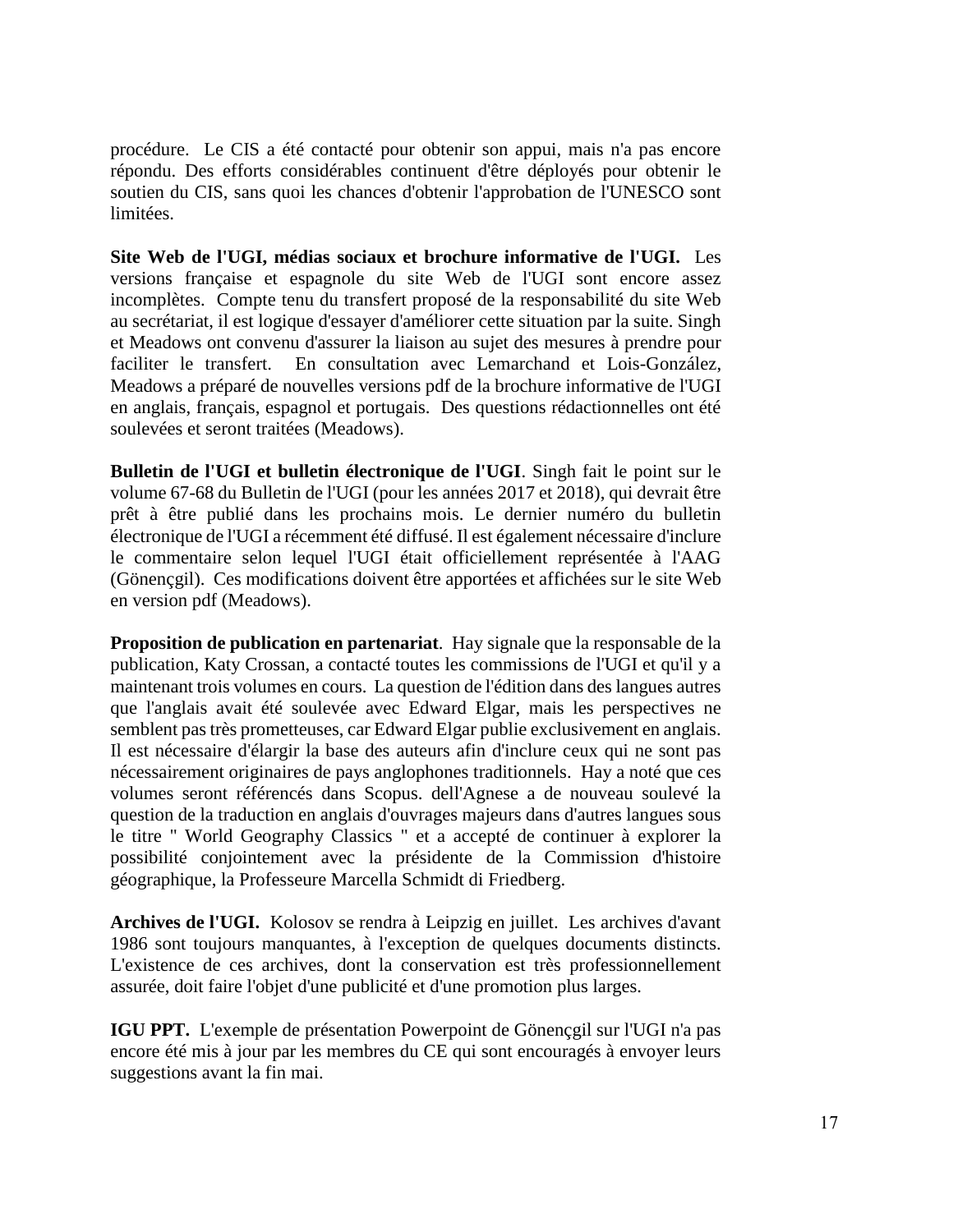**Projet de revues de l'UGI.** Meadows a signalé que le nouveau design est maintenant en ligne sur le site Web, mais qu'il y a encore quelques problèmes. Des instructions sur la façon de traiter les ajouts et les incohérences doivent être incluses sur la page d'accueil (Meadows). Lemarchand a évoqué la possibilité de soumettre au Congrès d'Istanbul un panel sur les publications géographiques et d'en faire une occasion de promouvoir ce site, ce qui a été accepté (Lemarchand). Meadows transmettra la base de données existante (excel) à Singh qui a accepté de nommer un assistant pour la mettre à jour sans délai. Hay a suggéré que la base de données pourrait avoir une valeur commerciale et qu'il pourrait être possible de la vendre à des entreprises spécialisées dans ces données, ce qui pourrait générer des revenus qui pourraient être utilisés pour soutenir le projet; il a accepté de faire des recherches supplémentaires.

#### **Coopération et communication**

**Festival International de Géographie (FIG)**. Lemarchand a présenté un projet de protocole d'accord entre l'UGI et le FIG. après discussion et attention aux questions rédactionnelles, il a été convenu que le Président de l'UGI devrait signer le document au nom de l'UGI sans délai. Il s'agit d'une étape importante car, dorénavant, l'UGI est invitée au Comité d'organisation. Lemarchand a rencontré d'autres membres du Festival et il semble y avoir une indication qu'afin d'internationaliser davantage le festival, il pourrait y avoir à l'avenir une possibilité de traduire en français certaines présentations par des non-francophones. Cette année marque le 30e anniversaire du Festival et l'UGI organisera une table ronde à cette occasion.

**Nuit de la Géographie.** Lemarchand a fait circuler l'annonce à tous les présidents des comités nationaux de l'UGI en 2018, mais n'a reçu que trois réponses. La Nuit de la Géographie a été célébrée le 5 avril 2019. Les événements ont eu lieu dans 14 pays, dont 8 pays d'Europe : France, Espagne, Portugal, Bulgarie, Grèce, Lituanie, Croatie, Irlande et Nouvelle-Zélande (bien que la date ait malheureusement coïncidé avec celle de l'AAG). En Afrique, six pays ont été impliqués, en collaboration avec l'association "CartONG", basée à Chambéry (France). En outre, l'événement "Missing Map" a été jumelé à des événements GeoNight, ce qui a permis une visibilité mondiale. Il s'agit d'un projet international qui associe des ONG et des associations locales bien établies dans le but de cartographier les données provenant d'images satellites sur OpenStreetMap, une base de données spatiales gratuite et collaborative appelée "mapathons". Ces initiatives locales permettent de cartographier des zones qui ne sont pas bien représentées sur les cartes en général. 17'mapathons' ont été organisés simultanément à l'Université de Saint-Louis (Dakar, Sénégal), à Bamako (Mali), à Calavi (Bénin), à Lomé (Togo), à Antananarivo (Madagascar), à Kinshasa (République démocratique du Congo), à Paris, Lyon, Grenoble, Chambéry, Beauvais, Brest, Besançon, Pau, Perpignan (France), à Heidlberg (Allemagne) et à Milan (Italie). La 4e édition de la GéoNuit aura lieu le 3 avril 2020.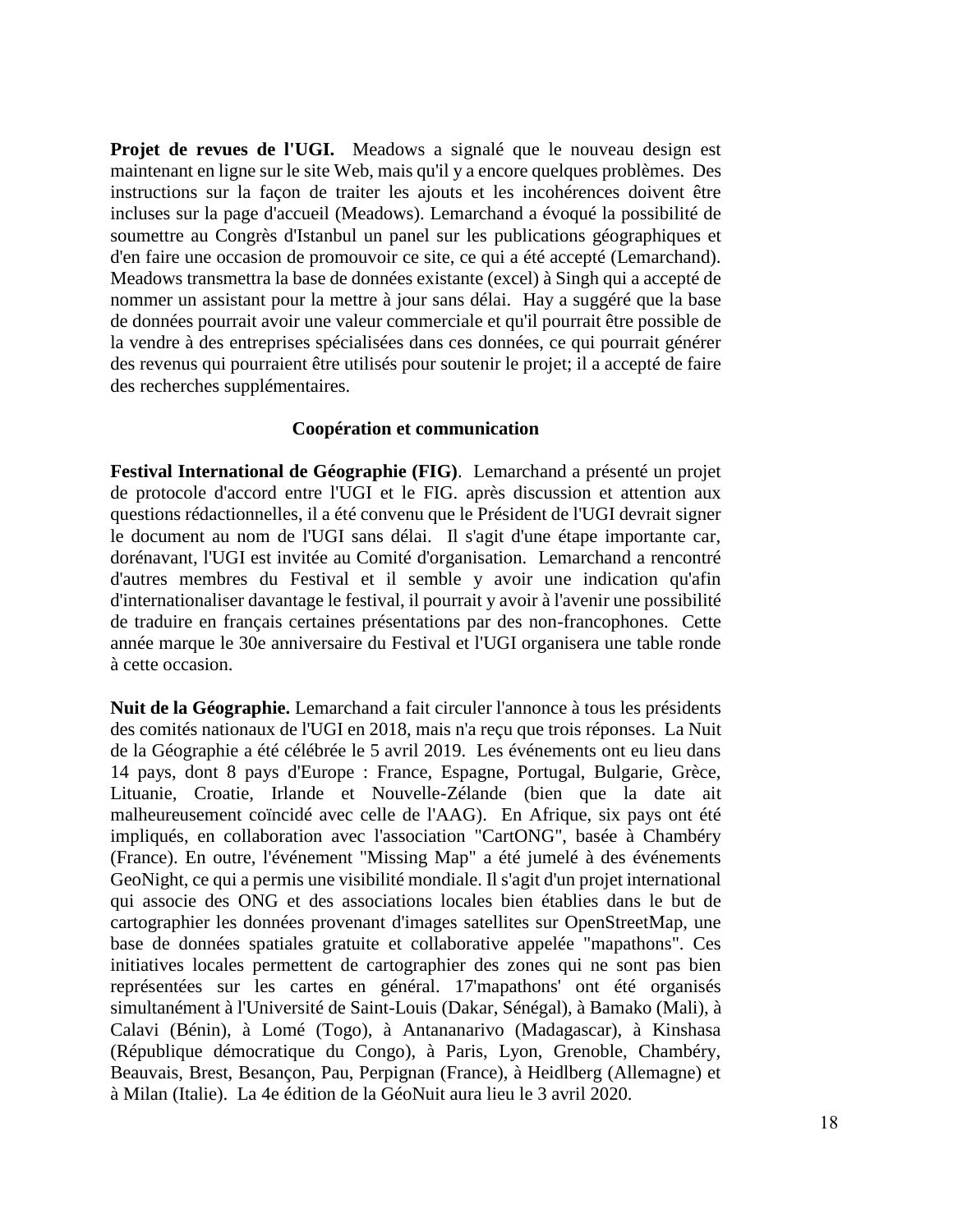#### **Représentants de l'UGI dans les organismes internationaux.** Rien à signaler.

**Conseil international des sciences**. Le projet de plan d'action de l'ISC : Himiyama a noté que la composante éducation semble être sous-estimée et nécessite plus d'attention de la part de l'ISC. Le plan final n'est pas encore disponible, mais on peut espérer que ce point sera pris en considération.

**Nominations pour les comités de l'ISC.** Deux candidatures officielles ont été reçues, l'une d'Afrique du Sud et l'autre du Japon. Après discussion, il a été convenu de soumettre le nom du professeur Takashi Yamazaki à l'examen de l'ISC pour le Comité de la planification scientifique.

**GéoUnions**. En ce qui concerne la " mise en correspondance des SDGs " avec les activités des Commissions de l'UGI, le Secrétaire général a fait circuler les informations auprès des Commissions mais a reçu une réponse plutôt timide. Il a été suggéré que le Secrétaire général envoie un nouveau rappel et que celui-ci soit appuyé par une communication des membres respectifs du CE de l'UGI responsables des commissions individuelles (Singh). Compte tenu de l'importance des SDGs et du rôle potentiel de la géographie dans la réalisation des objectifs associés, les commissions de l'UGI devraient être invitées à inclure leurs commentaires sur les SDGs dans les prochains rapports annuels 2019. La dernière réunion de GéoUnions s'est tenue à Beijing et un compte rendu succinct a été présenté. La position de l'UGI au sein des GéoUnions a été discutée ; Himiyama a noté qu'il est important que le profil de l'UGI au sein des GéoUnions soit amélioré car le groupe est un puissant lobby au sein de l'ISC. Une possibilité serait d'inviter GéoUnions à tenir l'une de ses réunions à l'occasion d'une des réunions du CE de l'UGI. Ancien président de GéoUnions et membre du conseil d'administration du CIUS, Orhan Altan sera invité à rencontrer le CE de l'UGI à Istanbul en septembre 2019.

**CODATA et WDS.** Compte tenu de l'importance des données en géographie, en particulier - mais pas exclusivement - des grandes données, il est clair que l'UGI doit coopérer davantage avec CODATA et WDS, qui sont extrêmement actifs au sein d'ISC. La possibilité de créer un groupe de travail sur les données a de nouveau été évoquée ; l'alternative consiste à demander aux commissions existantes de l'UGI, en soulignant l'importance de leur participation à CODATA et à WDS. Cette dernière stratégie a été convenue pour l'instant et Singh doit en prendre la direction (Himiyama, Singh).

**CIPSH.** Kolosov a rendu compte d'un forum scientifique international organisé en décembre 2018 par le CIPSH à Moscou. Il avait organisé une session spéciale à l'occasion du forum consacré à la mémoire de l'ancien président de l'UGI, Bruno Messerli, avec la participation d'universitaires de renom et d'un membre de sa famille. La question de savoir si le concept de chaires CIPSH entre en conflit avec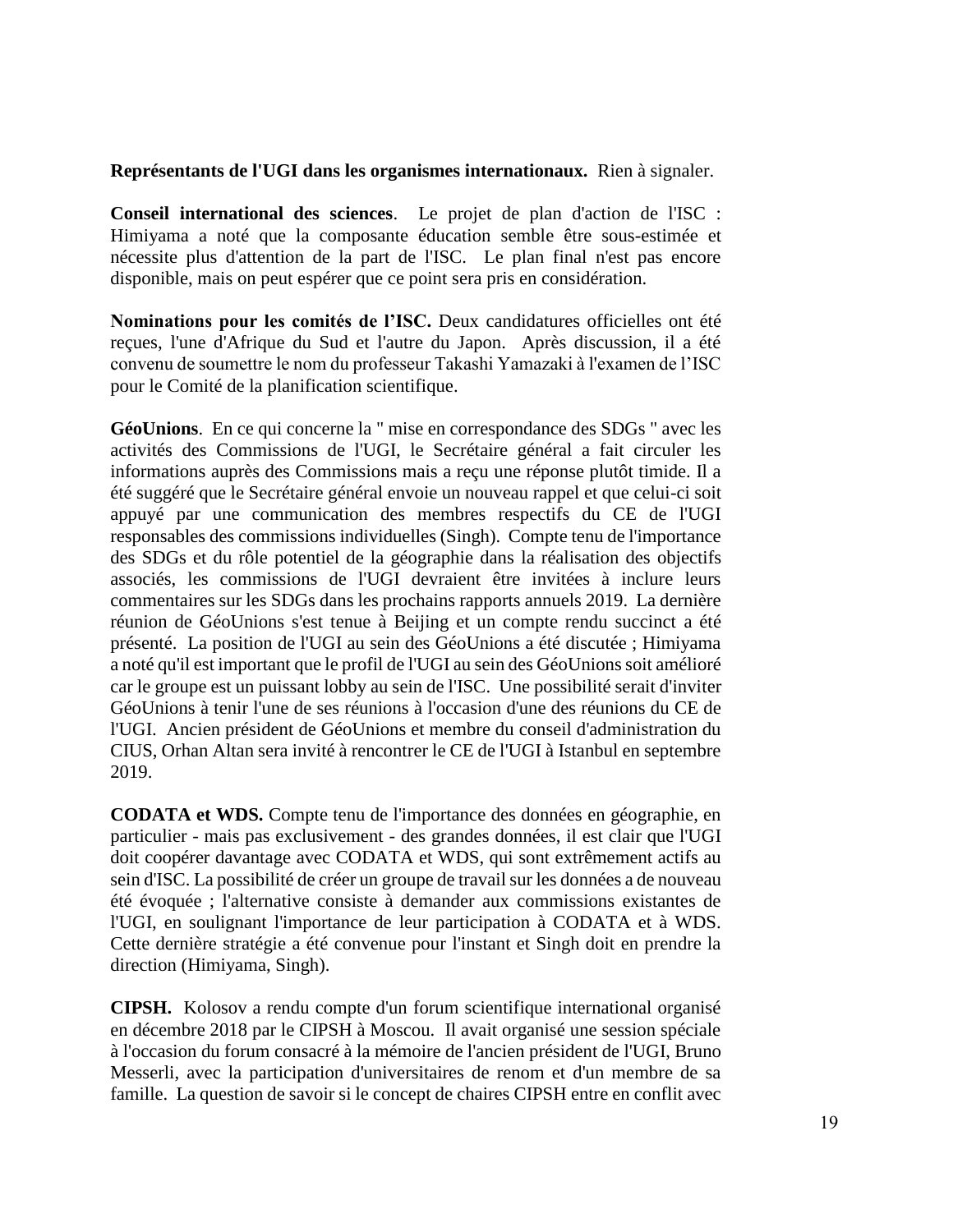les chaires UNESCO suscite quelques inquiétudes, mais il est clair que l'UGI doit continuer à collaborer avec le CIPSH.

**EUROGEO, EUGEO.** Plusieurs sessions co-organisées IGU-EUGEO sont programmées pour la conférence EUGEO de Galway. La conférence de Galway représente une excellente occasion pour l'UGI de nouer des contacts avec l'exécutif d'EUGEO et de promouvoir l'idée d'organiser conjointement des sessions au Congrès 2020 à Istanbul. Kolosov a suggéré de s'assurer de la représentation du CE de l'UGI aux congrès d'EUGEO et d'EUROGEO. Parmi les autres possibilités à l'étude figure l'idée d'un " méta-journal ", avec des articles en plusieurs langues ; des discussions sont en cours. Une réunion de travail entre EUGEO et l'UIG est prévue pendant la conférence EUGEO le jeudi à 17h30. Kolosov, Lemarchand, dell'Agnese et Droogleever Fortuijn seront présents. Le prochain congrès EUGEO se tiendra à Prague en août 2021. Lois-González a fait part du souhait d'EUROGEO d'avoir des relations plus étroites avec l'UGI et aussi avec EUGEO (peut-être même une conférence conjointe). La prochaine conférence EUROGEO se tiendra en Slovénie fin août 2019.

**EGAL/UGAL**. Lois-González a participé à EGAL à Quito réunissant 1400 participants. La coopération avec l'UGI semble s'être fortement améliorée.

**Relations avec d'autres organisations.** Gönençgil a participé à l'AAG et a organisé le stand de l'UGI qui était fréquemment visité. Cette installation sera de nouveau en place pour l'AAG 2020, et elle est particulièrement importante du fait des changements à la direction exécutive dans le cadre du départ de l'actuel directeur exécutif. L'Association géographique asiatique (AGA) a été officiellement créée lors d'une réunion de fondation à Guangzhou en décembre 2019. Bojie Fu a présenté un rapport qui indique un début très prometteur pour cette organisation ; la prochaine réunion du conseil de l'AGA aura lieu à Beijing à la fin septembre.

**Prix UNESCO-Japon.** La date limite de dépôt des candidatures pour le prix 2019 était fixée au 30 avril 2019. Etant donné que l'UGI elle-même ne semble pas être en mesure de faire des nominations directement, Meadows a accepté d'approcher le Président de l'ISC concernant la possibilité de faire une nomination pour le prix 2020 et d'explorer la nature des relations entre l'ISC et plus généralement l'UNESCO.

**Première session du Groupe d'experts de l'ONU sur les noms géographiques.**  Aucun rapport n'a été reçu à ce jour.

#### **Congrès géographiques internationaux, conférences régionales de l'UGI et conférences thématiques**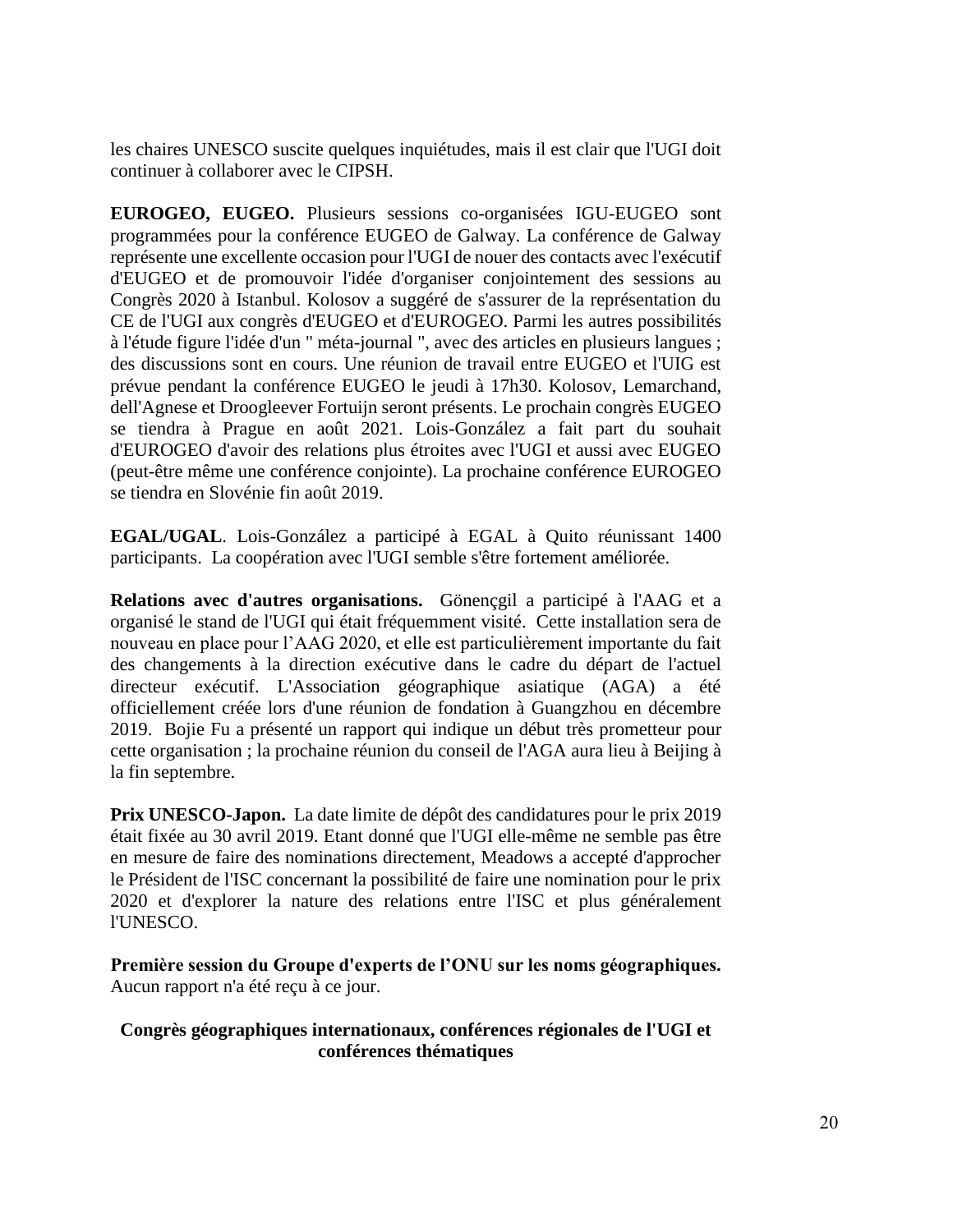**Congrès de l'UGI 2020 Istanbul.** Gönençgil a présenté un bref rapport d'étape. L'annonce invitant à soumettre des propositions de session a maintenant été largement diffusée et le Groupe de travail sur les jeunes et les jeunes en début de carrière a déjà répondu. Cinq conférenciers d'honneur ont maintenant été choisis et un sixième a été invité récemment. Les deux lauréats du prix d'excellence de la Commission (pour 2017 et 2018) devraient être ajoutés à la liste des orateurs principaux et invités par Gönençgil. La deuxième circulaire est disponible en quatre langues et a été largement diffusée.

**Congrès extraordinaire de l'UGI, Paris 2022.** Lemarchand a rapporté les arrangements organisationnels et la création de quatre comités traitant de divers aspects opérationnels. La Bibliothèque nationale de France a proposé d'organiser une exposition à l'occasion du Congrès. Il a été suggéré d'établir une " Année de la géographie " de 2021 à 2022, avec plusieurs initiatives connexes. Le protocole d'accord doit encore être finalisé et signé ; cela est prévu pour septembre lors de la prochaine réunion du CE à Istanbul. La décision concernant le lieu de la réunion n'est pas encore complètement finalisée, mais l'idée que la Sorbonne de Paris joue un rôle central bénéficie d'un large soutien.

**Congrès de l'UGI à Dublin en 2024.** Le CE a eu l'occasion d'examiner le lieu proposé à Dublin (Dublin City University). La haute qualité du lieu a impressionné, mais le coût élevé de l'hébergement à Dublin, y compris dans les résidences d'étudiants, suscite des inquiétudes. Le protocole d'entente est en cours de rédaction, mais on attend toujours les commentaires du comité d'organisation local.

**Conférence thématique de l'UGI, Koper, Slovénie, septembre 2019.** Quelques 70 résumés ont été soumis à ce jour. Les principaux thèmes/sessions de la conférence sont les suivants : Patrimoine des paysages perdus : identification, reconstruction et mise en valeur ; Dégradation passée et présente des terres en Méditerranée et dans d'autres environnements ; Pratiques de gestion des terres et changement global ; Les défis concernant la planification et l'organisation du paysage culturel ; Fonctions du paysage culturel dans le développement local et régional ; Les concepts et outils dans la recherche en transformation du paysage ; Transformation des paysages traditionnels ; Réponse des écosystèmes de montagne au changement climatique ; Conservation de la biodiversité en milieu changeant.

**Conférence thématique de l'UGI Lecce, Italie.** dell'Agnese indique que la deuxième circulaire est maintenant disponible et que le site Web est opérationnel ; la promotion devrait être disponible sur le site (Meadows). Les dates sont les suivantes : 31 mai au 2 juin 2020.

**Conférence thématique de l'UGI, Mexique.** Il est proposé d'organiser une conférence thématique à Mexico sous ce thème : Gouvernance dans les villes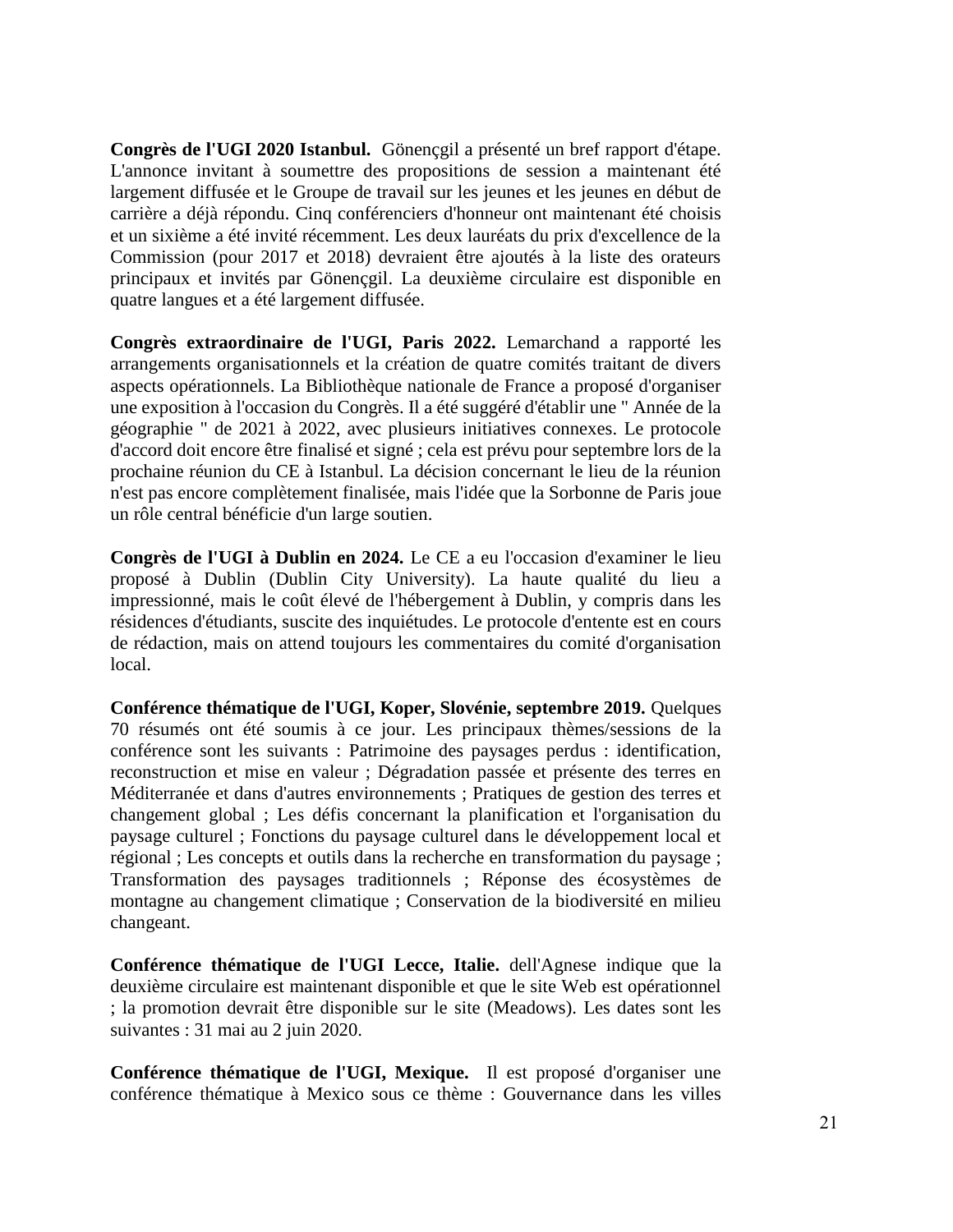historiques, (avec le soutien de plusieurs commissions de l'UGI, dont Gouvernance, Géohéritage, Urbaine, Études latino-américaine) en août 2021. La proposition formelle sera présentée ultérieurement.

**Congrès de l'UGI 2028**. Hay a mentionné que l'Institut des Géographes Australiens envisage de se porter candidat pour le Congrès de l'UGI de 2028.

**La publication du centenaire de l'UGI.** Kolosov a rendu compte des préparatifs relatifs à la publication du centenaire. Le contrat a été signé avec Springer et, moyennant des frais, le livre peut devenir Open Access. Il a été décidé qu'il n'y aurait qu'un seul volume, le premier volume précédemment prévu étant incorporé dans les quelque 80 premières pages de la publication ; les rédacteurs des sections et plusieurs auteurs de chapitres ont déjà été identifiés. La discussion se poursuivra lors de la prochaine réunion du CE à Istanbul.

#### **Levée de la séance**

La séance est levée à 12h32 le 15 mai 2019.

| <b>IGU</b><br>UGI | <b>IGU</b><br>UGI | <b>IGU</b><br>UGI | <b>IGU</b><br>UGI |
|-------------------|-------------------|-------------------|-------------------|
|                   |                   |                   |                   |

## **3) UNGEGN 1 ST SESSION IN NEW YORK, UN HEADQUARTERS**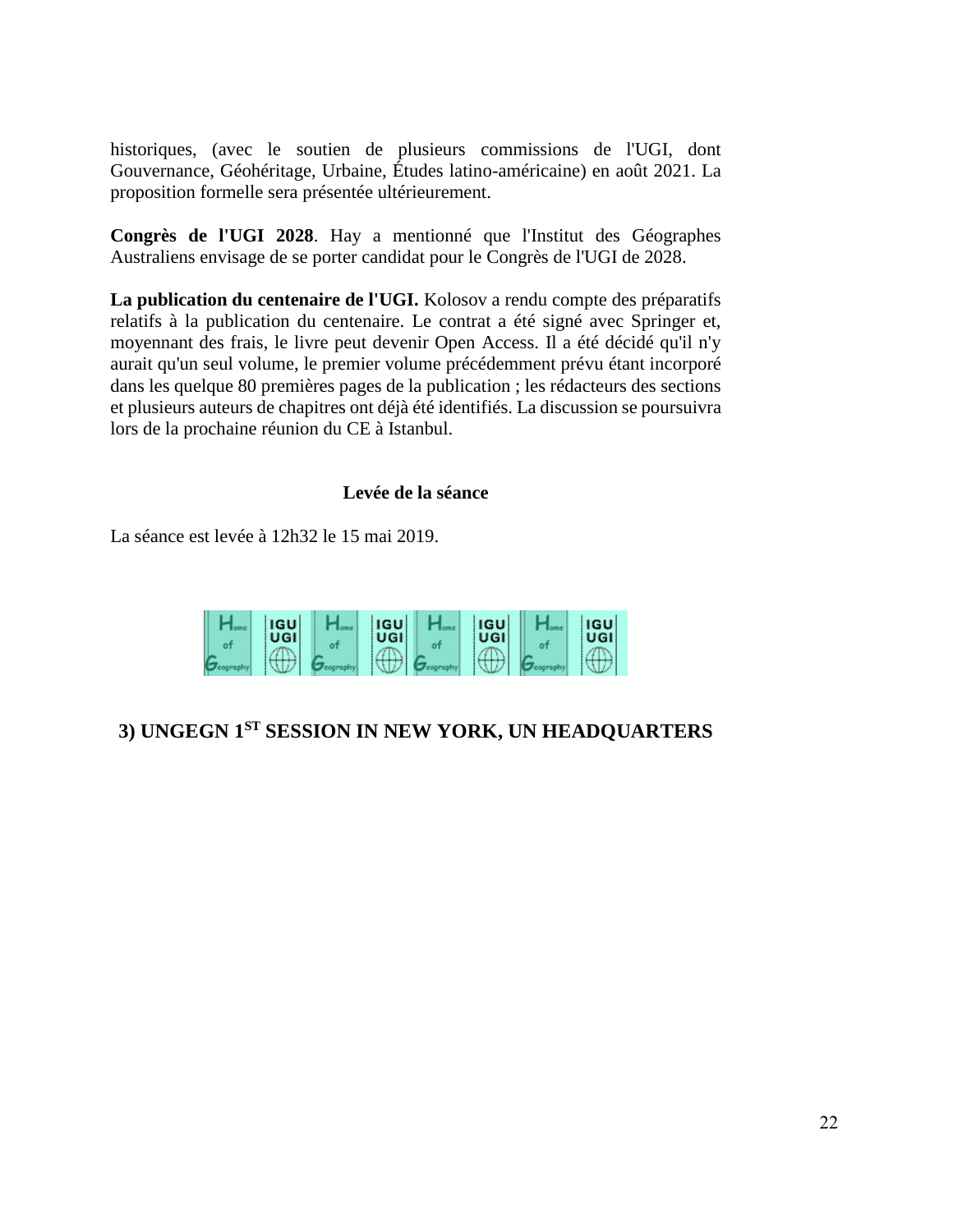

Fig. 1. During the UNGEGN Assembly.

The 1st Session of UNGEGN (United Nations Group of Experts on Geographical Names) was held in New York from 29 April to 3 May 2019 at the United Nations headquarters. The session was attended by many of the about 250 representatives of 61 state members, and by 2 members of International scientific organizations (ICA, International Cartographic Association and IGU, International Geographical Union). Representatives of member states are collected in 24 geographic / linguistic divisions, while the two scientific organizations are grouped together in the ICA-IGU Joint Commission on Toponymy. The decisions taken were: 1. Issues of publicity for the Group of Experts on Publicity and Funding, 2. Activities on national standardization in Africa (Task Team for Africa); 3. Toponymic Education (Working Group on Training Courses in Toponymy. Welcomed the announcement of two training courses in toponymy by Indonesia and the request for a training course to be held in the Caribbean region by Jamaica and encouraged further exploration of possibilities. These courses proposed at the time by Peter Raper and followed with interest by some countries, such as Brazil and Italy, present some implementation difficulties, both due to lack of funds and to the search for employment prospects. 3. Activities Relating to the Working Group on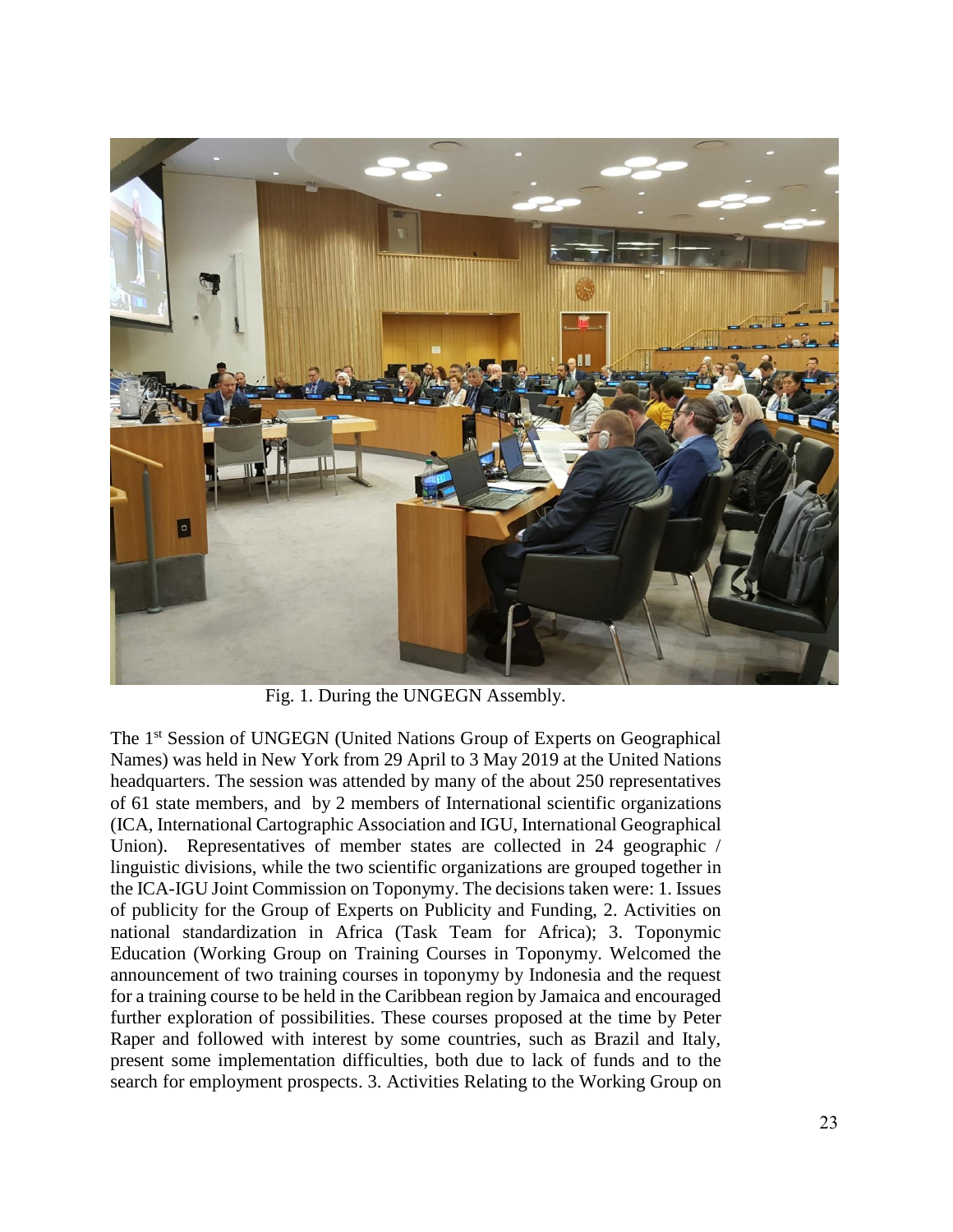Toponymic Terminology. The Working Group is encouraged to continue to addressing proposal for changes and additions to the database of toponymic terminology. 4. Geographical names as culture, heritage and identity, including indigenous, minority and regional languages and multilingual issues. The Working Group is coordinated by Annette C. Torensjö, who held a very wellattended meeting, with interesting discussions.

It should be noted that often the names of cities, regions and streets are not always recognized by the population for their cultural value. I give some examples for Rome. The Termini Station does not have the meaning of term, end, but of baths. Often the meaning of Piazza dei Cinquecento, or of Via dell'Amba Aradam, etc. is not understood. 5. Exonyms. On the very successful meeting of the Working Group the coordinator Kohei Watanabe presented a very detailed report, which I transcribe below. 6. Toponymic data files and gazetteers coordinated by Pier-Giorgio Zaccheddu convener of the homonymous Working Group. The Group of Experts expressed appreciation for the information available and the interventions in the plenary session. Observed that most activities in the countries focused on the establishment of National geographical names databases, services and applications to provide geographical names data for a variety of purposes, e.g., land management, health, emergency and other services. Recognized technological methods. Noted that the developments are in line with the UNCSGN recommendations of better integration of geographical names into national and regional spatial data infrastructures. 7. Writing systems and pronunciation. The conveners of the Working Group on Romanization Systems, Peeter Päll and Catherine Cheetham encouraged the member states that do not have a national Romanization system to liaise with the Workimg Group on Romanization Systems to create an approved system. 8. Cooperation with the United Nations Documentation Division. The Group of Experts encouraged the establishment of a communication channel between the Group of Experts and the United Nations Documentation Division in order to facilitate the exchange of information on the appropriate use of geographical names.

During the session the following special presentations have been discussed:

- (a) "UNGEGN, ECOSOC and 2030 Agenda" delivered at the  $3<sup>rd</sup>$  meeting by the representative of the Office of the Intergovernmental Support and Coordination for Sustainable Development, Department of Economic and Social Affairs. The presenter responded to questions presented by the Chair and some Divisions. In my opinion, the prospects presented seem very optimistic about the future of our planet. "Second Administrative Level Boundaries" delivered at the  $5<sup>th</sup>$  meeting by the representative of the geospatial Information Section, Office of the Intergovernmental Support and Coordination for Sustainable Development. The Chair, many Divisions and the representative from the International Cartographic Association made comments and questions, to which the presenter responded.
- (b) "Indigenous Issues and Cultural Heritage" delivered at the  $7<sup>th</sup>$  meeting by the representative of the Permanent Forum on Indigenous Issues. The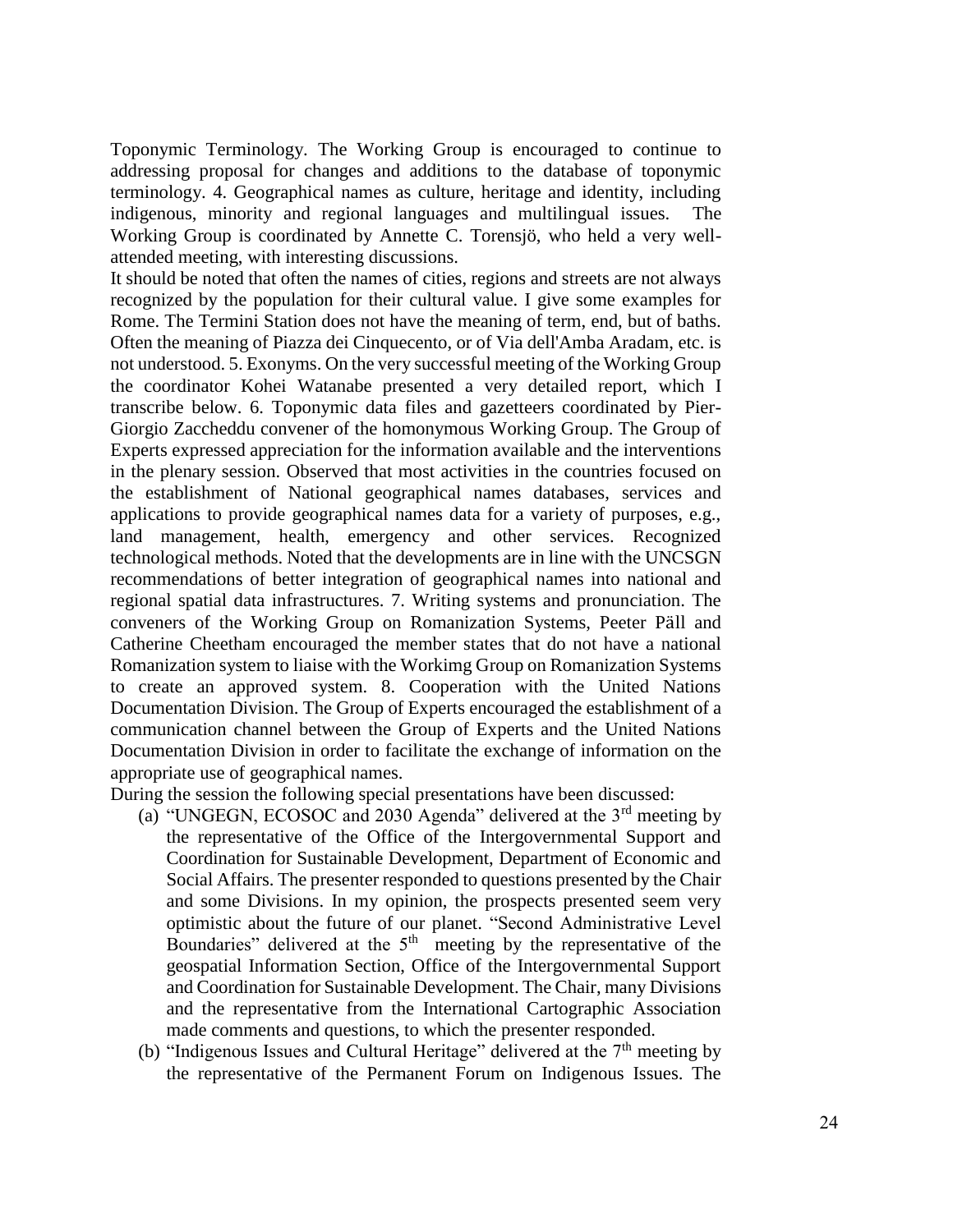presenter responded to questions and comments presented by some Divisions.

- (c) "Experiencing Discrepancies in 'Reputable Data' in Disaster Management Cycle" delivered in the 9<sup>th</sup>
- (d) meeting by the representatives from the Red Cross Red Crescent Climate Centre and the International Research Institute for Climate and Society. The presenter responded to questions and comments presented by some Divisions.

#### **Cooperation and liaison with other organizations.**

The Group of Experts noted the reports submitted by the liaison officers of the International Council of Onomastic Sciences (ICOS), Joint International Cartographic Association/International Geographical Union (ICA/IGU) Commission on Toponymy and the International Hydrographic Organization, as well as by the Committee of Experts on Global Geospatial Information Management (UN-GGIM) recognized that it is important to maintain the relationship between UNGEGN and the organizations with which it has liaison.

During the Assembly there was the change of the Chair William Hughes Watt, South Australian Department of Planning, Transport and Infrastructure. Chair of the Permanent Committee on Place Names, retired, with the new Chair Mr. Pierre Jaillard, President of the National Commission of Toponymy (CNT) French National Council of geographic information (CNIG).

During the Session 20 events took place. I have already mentioned the Working Group on Geographical Names as Cultural Heritage coordinated by Annette Torensjö. I would like to refer to the Presentation of the Joint ICA / IGU Commission on Toponymy coordinated by Peter Jordan, ICA Chair of the ICA-IGU Commission on Toponymy. The Working Group has been attended by many people. Peter Jordan illustrated the many activities carried out by the Commission and future projects. Only this year 2019 the International Cartographic Conference (ICC) will be held in Tokyo, in July, a seminar in Clarens (South Africa) in September, a congress in Rio de Janeiro, in October, and a conference in Vienna in November.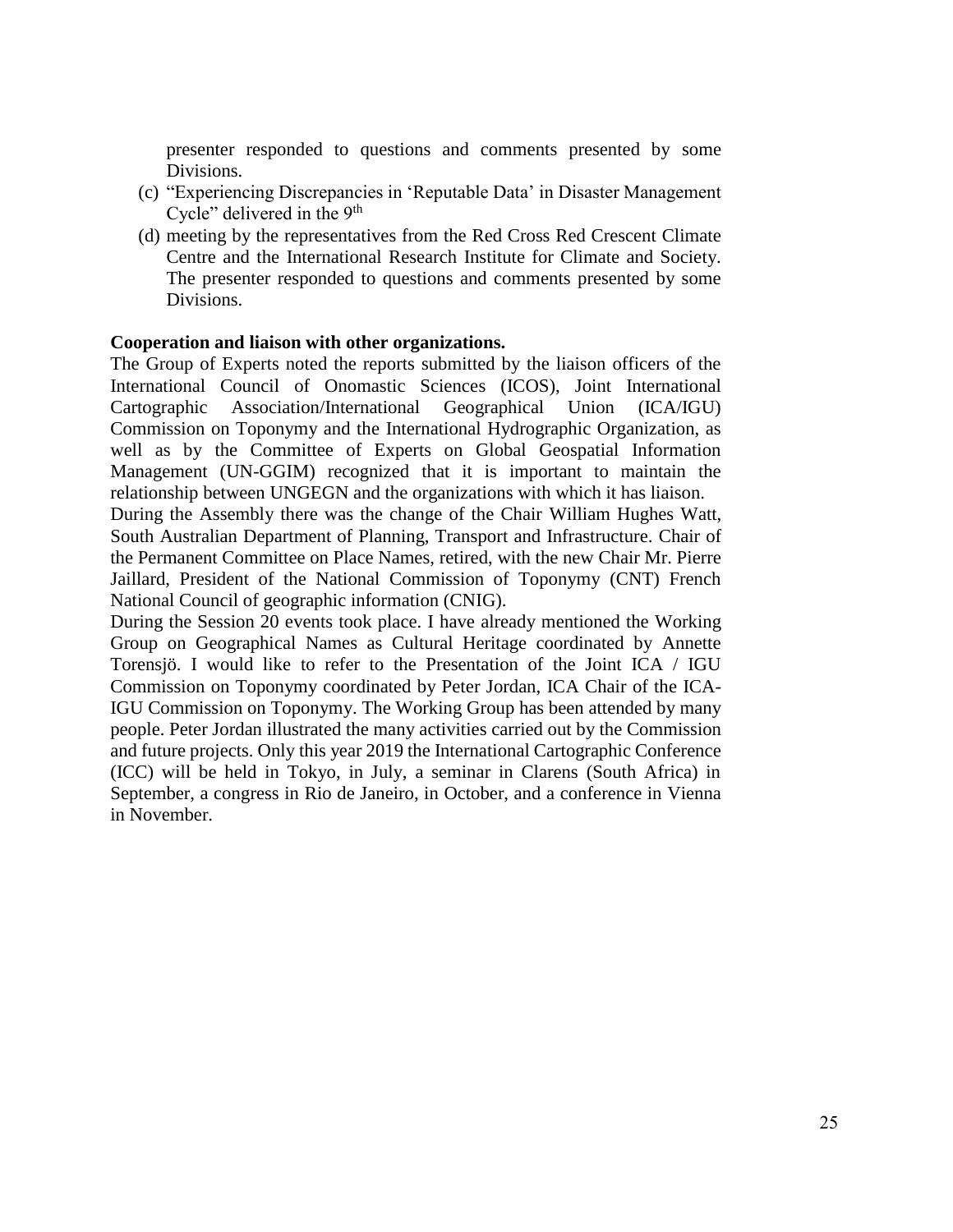

**Fig. 2. The ICA-IGU Joint Commission on Toponymy. Courtesy of Sungjae Choo and Peter Jordan**

Kohei Watanabe, coordinator of the Working Group on Exonyms, presented the group's activities:

"22nd (Business) meeting of the Exonyms WG

New York, UN-HQ 2 May 2019 8:15-9:30am

number of participants: 21

(Activities since the last business meeting (Aug 2017) were reported:)

1. The proceedings of the Prague meeting were published as a book (name and place vol 7)

2. Report on the WG meeting in Riga, September 2018.

3. Proceedings from Riga is about to be submitted to the printers to be

published as a book (Name and Place vol.8). It should be ready for

distribution by July 2019. There is no funds for further book

publication (any source of money will be welcomed), but probably the

future proceedings papers can be made available on the web.

4. Announcement on the next WG meeting: (12-14 or 19-21) March 2020

Ljubljana. Probably together with WG on terminology.

5. Website - addition of H. Sabbar's book on Nubian names. Decided to make no distinction between "active" members and "corresponding" members - all will be listed together without e-mail addresses.If you have any materials on exonyms (e.g. gazetteer of exonyms) please send URL or file to Matjaz.

6. Report of other activities of members on exonym: As presented in the

main meeting, Poland produced a new edition of their exonym list,

Finland produced a website on their exonyms.

7. Open discussion on accomplishment of the WG and questions still open: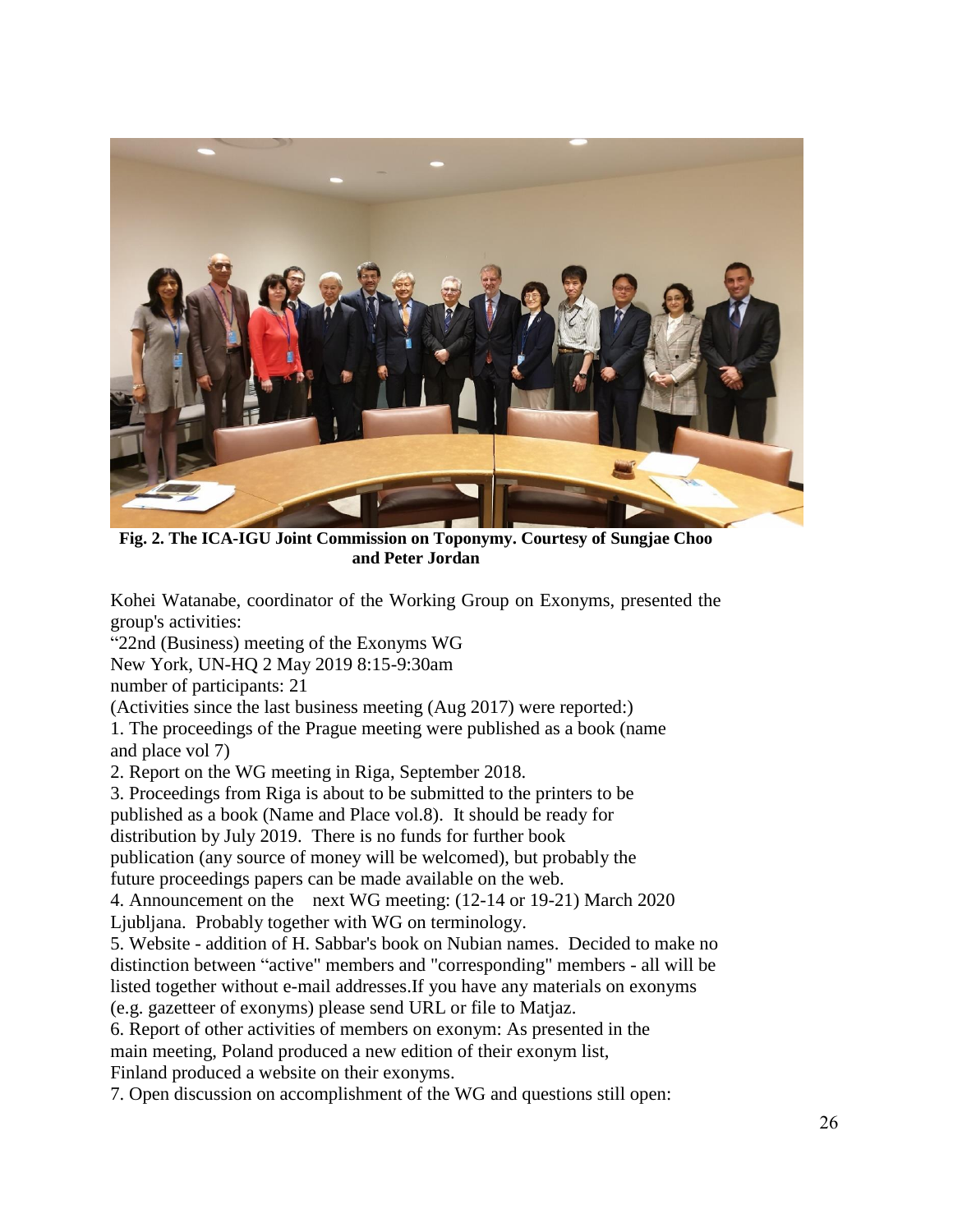Peter Jordan provided a summary, and pointed out topics such as: 1) exonym / endonym status of transboundary features 2) Adaptation of names to various languages (endonymoids) 3) Written or spoken exonyms (are exophones exonyms?) 4) Are phonetic transcriptions exonyms? (change of written form for better expression of local pronunciation) 5) Donor supplied exonyms 6) Exonyms for features without endonyms 7) History and changes of exonyms 8) Does language / officiality matter? can exonyms exist within the same language? Other participants raised topics such as: Examples of change of use from exonyms to endonyms (reduction of exonyms) Difficulties in implementing past resolutions on exonyms It was pointed out that practitioners would prefer "practical" (e.g. implementation of resolutions) rather than theoretical" (e.g. definition) topics. 9. Announcements on upcoming toponymy events: 15-20 July Tokyo,JP: International Cartographic Conference 3-5 Sep Baia Mare,RO: 5th International Conference on Onomastics 18-20 Sep Clarens,ZA: 5th International Symposium on Place Names 6-8 Nov Vienna, AT: Symposium "place names and migration" Mar 2020, Ljubljana: Exonym and Terminology Joint Working group meeting". One of my observations concerned names of characters, such as Washington, who are both endonyms and exonyms. But also other names of cities like Tokyo or states like like Kenya are simultaneously endonyms and exonyms. The alternation of *y* and *i*, as Watanabe claims, is simply a graphical allotropy. Andrea Cantile, coordinator of the Romano-Hellenic Division presented the work of the Division: "The Romano-Hellenic Division (RHD) met in New York, on 1<sup>st</sup> May 2019, at 1:00 pm, at UN Headquarter, in the Conference Room 2. Participants were the

distinguished representatives of: Belgium, Mr. Jean-Yves Pirlot; Canada, Mme Helen Kerfoot; Cyprus. Mr. Andreas Hadjiraftis; France, Mme Élizabeth Calvarin and Mr. Pierre Jaillard; Italy, Mr. Andrea Cantile (Cahirman); Romania, Mme Monica Dumitrascu; Switzerland, Mr. Jean-Christophe Guélat; International Geographical Union, Mr. Cosimo Palagiano. For the meeting, the Representative of Greece, Mr. Charalampos Paraschou, was temporarily absent due to concurrent commitments. In consideration of this absence, the Chair of the RHD, Mr. Andrea Cantile, has previously consulted him on the matters on the agenda and had received full approval from him on all proposals.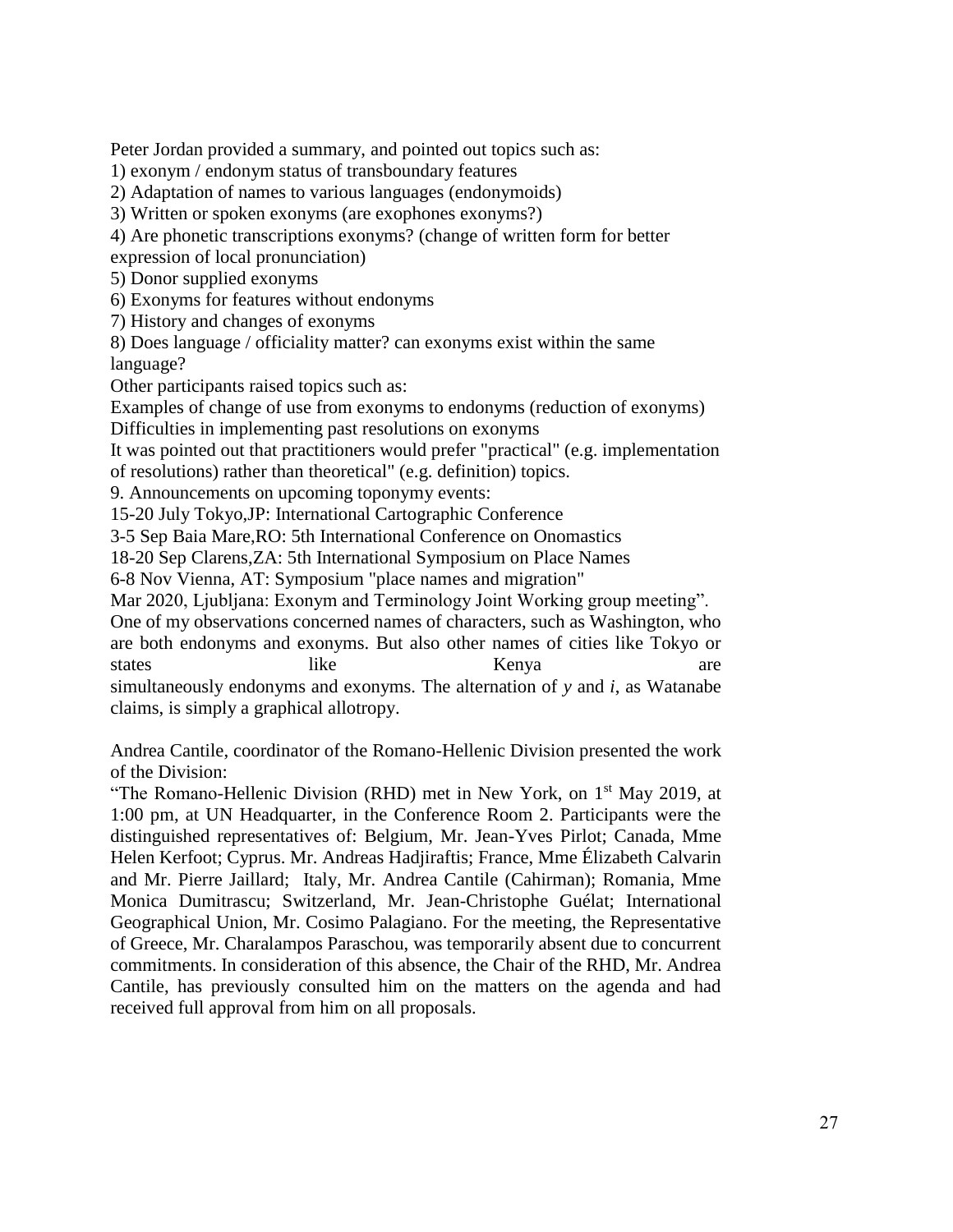

**Fig. 3. The Romano-Hellenic Division. The first one on the lower left, Mr. Pierre Jaillard, the new UNGEGN Chair.**

The Chair welcomed the participants and opened the meeting by presenting the provisional agenda: 1 State of the art in the realization of the Proceedings of the Symposium held in Venezia in 2018; 2. Proposal for the next International Scientific Symposium of the Romano-Hellenic Division; 3. Organization of the Division bureau; 4. Other matters.

*1 State of the art in the realization of the Proceedings of the Symposium held in Venezia in 2018.*

Mr. Cantile informed the participants that the proceedings of the International Scientific Symposium held in Venezia in 2018 are still being prepared. The volume is edited by Helen Kerfoot and Andrea Cantile and it will be published next autumn by the Italian Geographic Military Institute in Firenze.

*2. Proposal for the next International Scientific Symposium of the Romano-Hellenic Division*.

Mr. Cantile for the next International Scientific Symposium of the RHD in September 2020, focusing the theme on "Permanence, replacement, transformation and oblivion of geographical names", and involving all members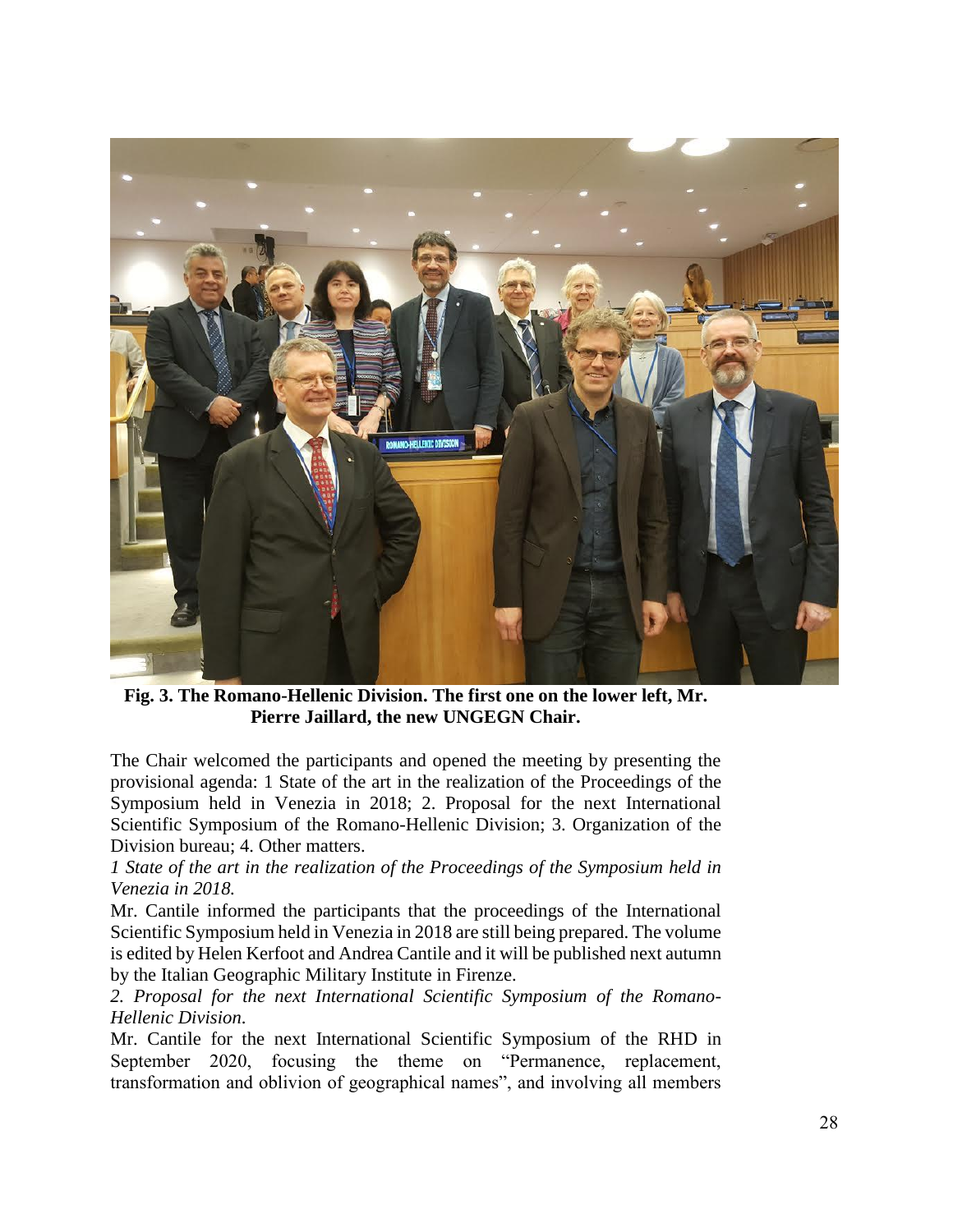of the Division, academics and scholars (linguists, geographers, historians, planners), cartographers and technicians involved in the collection and processing of toponymic data.

Mr. Cantile invited all the countries of the Division to evaluate the possibility of hosting the event and asked that they notify him via e-mail in the coming days of any such possibility. Mr. Hadjiraftis (Cyprus), on behalf of himself and others, expressed his deep appreciation for the organization of the previous symposia held in Firenze and Venezia and hoped that Italy can continue hosting the event in 2020. Mme Kerfoot (Canada) observed that the two previous symposia were characterized by a large and productive participants of Italian academics and scholars and hoped that these meetings could continue in other large Italian cities, to further disseminate the importance of geographical names in the university field. Mr. Cantile thanked RHD members for their appreciation and promised that he would verify the possibility of organizing the symposium in Italy, perhaps in Rome or Naples, and that he would then send an email to everyone with an update on this topic.

Mme Kerfoot also requested that the Chair communicate to UNGEGN Secretariat the address of the Division's website and all news regarding the next symposium. *3. Organization of the Division bureau.*

Mr. Cantile informed the participants that Italy is still available to maintain the presidency of the Division, through the service of Mr. Cantile himself, if the Representatives of other countries agree. Moreover, aver having consulted separately with the Representative of Greece, Mr. Charalampos Paraschou, and having obtained his favourable opinion, Mr. Cantile proposed the election of Dr. Monica Dumitrascu (Romania) as Secretary of the RHD, to replace Mr. Ioannis Papaioannu (Greece) who has retired. Participants agreed by acclamation to the proposal for the Divisional bureau.

*4. Other matters.*

As there were no other items on the agenda the Chair declared the meeting closed at 1:15 pm".

The next session of the UNGEGN will be held in New York from 3 to 7 May 2021. Members of Arab countries have pointed out that the dates coincide with Ramadan and therefore go

changed. According to the Muslim calendar, Ramadan in the United States in 2021 runs from the evening of April  $12<sup>th</sup>$  to the evening of May  $11<sup>th</sup>$ , although they are small regional variations.

## **Prof. Cosimo Palagiano**

**IGU Chair of the ICA-IGU Joint Commission on Toponymy Website: igu-icatoponymy.org.**

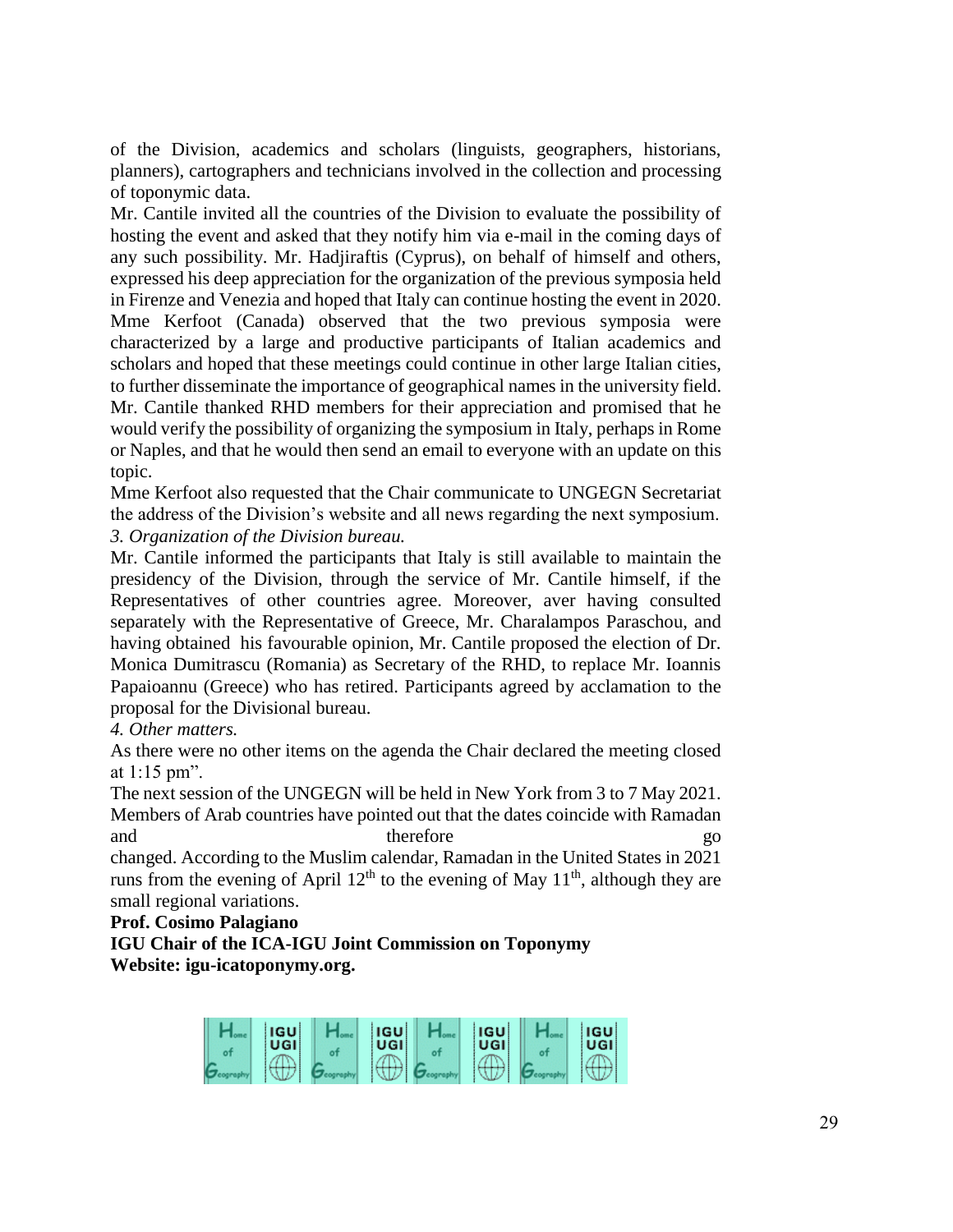## **4) IN MEMORIAM OF CLAIRE DWYER**

Dear IGU Gender and Geography Commission members and feminist geography colleagues

As many of you will know, Claire Dwyer passed away on the 14th of July (please see the message below).

We wish to add our message of condolence to Claire's geographical community, close colleagues and loved ones. Claire's influence went far beyond her UK geographical home. She was an internationally renowned feminist geographer who served on the Gender, Place and Culture editorial board. Claire was also a member of the International Geographical Union Gender and Geography Commission Steering Group (2009 - 2012). It was through these networks that we, from Aotearoa New Zealand, met Claire. Her contributions were always thoughtful and vital to our communities. Her strong commitment to social justice, gender equality, diversity, and faith based groups was inspiring. Without a doubt, Claire's scholarship and leadership strongly influenced us here in Aotearoa New Zealand, as well as many many people - academics, students, and activists - from around the globe.

As others have mentioned, not only was Claire an outstanding academic, she was a thoroughly warm and genuine individual who cared deeply about all of those around her. We will miss her.

Moe mai ra e Claire. Lynda Johnston and Robyn Longhurst

*Lynda Johnston | Professor of Geography Email: [lynda.johnston@waikato.ac.nz](mailto:lynda.johnston@waikato.ac.nz) Twitter: @Lynda\_Johnston*

Ooooooooooooooooooo

From: **Gilbert, D** [<D.Gilbert@rhul.ac.uk>](mailto:D.Gilbert@rhul.ac.uk) Date: Wed, 17 Jul 2019 at 09:47

## **Professor Claire Dwyer (1964-2019)**

It is a very great sadness to bring news of the death of our dear friend and colleague, Claire Dwyer. She was diagnosed with a rare and serious form of cancer last year, and died peacefully on Sunday afternoon  $(14<sup>th</sup>$  July). She will be missed by so many of us in the geographical community and beyond. Claire spent most of her academic career at University College London, where she undertook her PhD research on the identities of young British Muslim women. She joined the Departmental academic staff as a lecturer in 1995. However, she was also an international figure – some of the strongest influences on her ideas and interests were formed during her Masters course at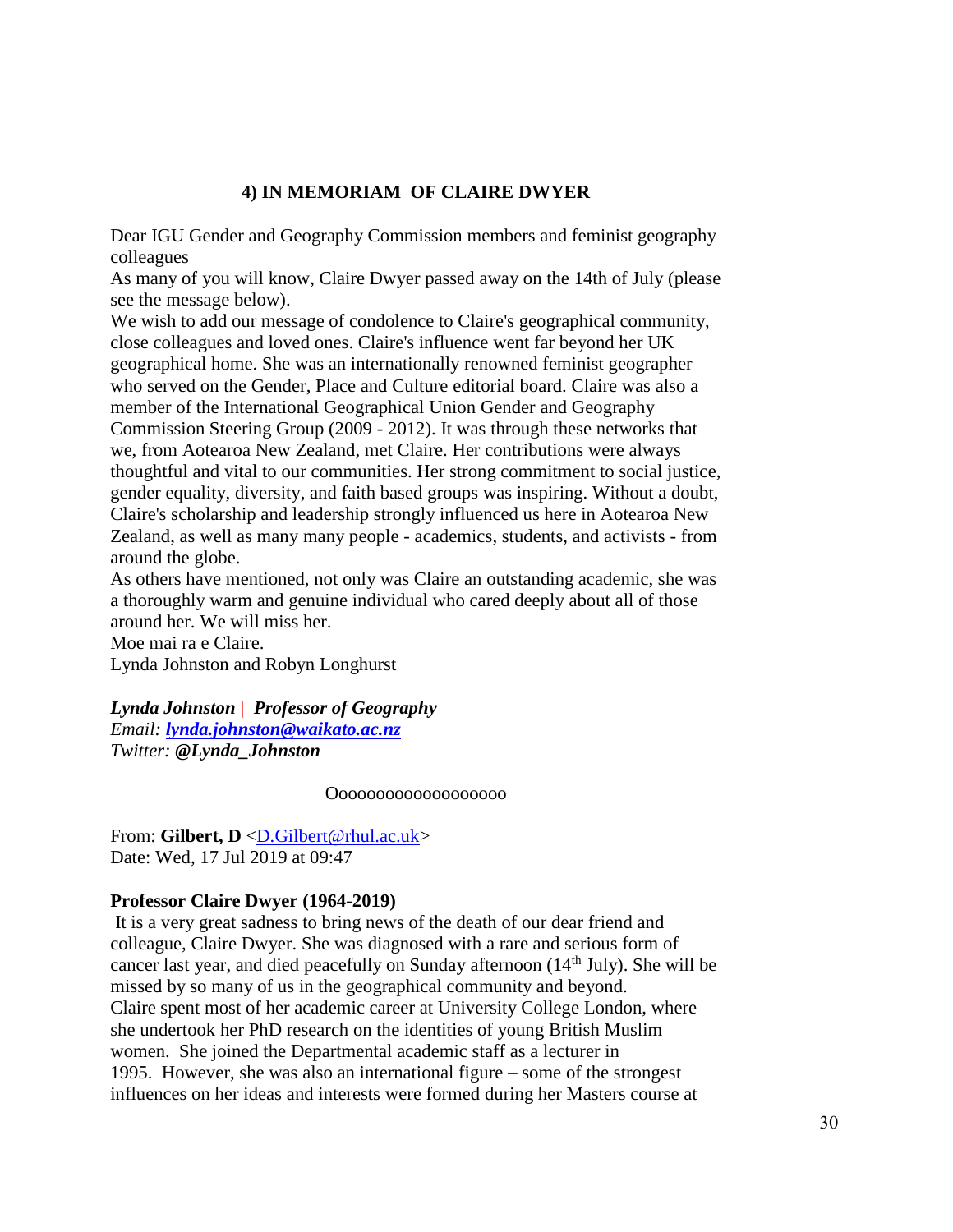Syracuse, which followed her undergraduate degree at Oxford. She had formal visiting fellowships at York University in Toronto, at UBC in Vancouver, at Uppsala and Utrecht universities, and was a regular speaker at events in the USA and Singapore.

Claire's research made a vital contribution to social geography. Her early focus on gender, religion and ethnicity remained at the core of that contribution, but her work developed in new and distinctive directions, on transnational consumption in explorations of diasporic South Asian fashion, on innovation in qualitative methods, and in the critical analysis of the growth of faith schools in the UK. Throughout her career, her critical feminism underpinned her thinking and her approach. She was one of the co-authors of *Geographies of New Femininities* in 1999, and was active in the growth and success of the RGS-IBG Gender and Feminist Geography Research Group, serving on its committee for fifteen years. Claire's most recent research on the creativities of suburban faith communities played to her strengths. She had a real gift for putting people at their ease, and brought together different publics with artists and other creative professionals in a series of genuinely participatory projects. She was also a great leader of a diverse project team with many different skills and talents. The work drew upon both her academic expertise, but also her religious faith – she had a brilliant capacity to listen and understand the beliefs, practices and creativities of people with different faiths, an empathy that was generous but also critical and questioning.

Claire's career was also marked by a strong commitment to teaching at undergraduate and postgraduate levels alike. She cared deeply about her students, leading courses in social geography and in migration and transnationalism, and was always in great demand as a dissertation supervisor. She founded and convened a successful Masters programme in Global Migration, linked to the Migration Research Unit, of which she was co-director. She was committed to the development of new generations of scholars in social geography, particularly in issues of migration, diaspora, identity, gender and religion. She had an extraordinary record of PhD supervision, supervising over 20 projects to completion. Many of these PhD students are now significant academics in their own right. Even now, there are 10 further projects in progress at UCL where Claire was either first or second supervisor. The loss of her drive and direction of new scholars is a loss not only to UCL, but also to the wider discipline. Claire's academic achievements are impressive, but what has been reemphasized to us all in the short time since she died is how much she meant to people. She combined intelligence with great generosity, a willingness to put others before herself, and an ability to bring out the best in people. Her sound judgment, collegiality and extensive experience meant that she was always a reliable, wise and empathetic colleague to turn to for advice. She was a passionate and critical academic always engaged in the latest work and debates, but also had a life beyond, and a refreshing sense of wider priorities. Her family was at the centre of her life, and particularly she had great love and pride for her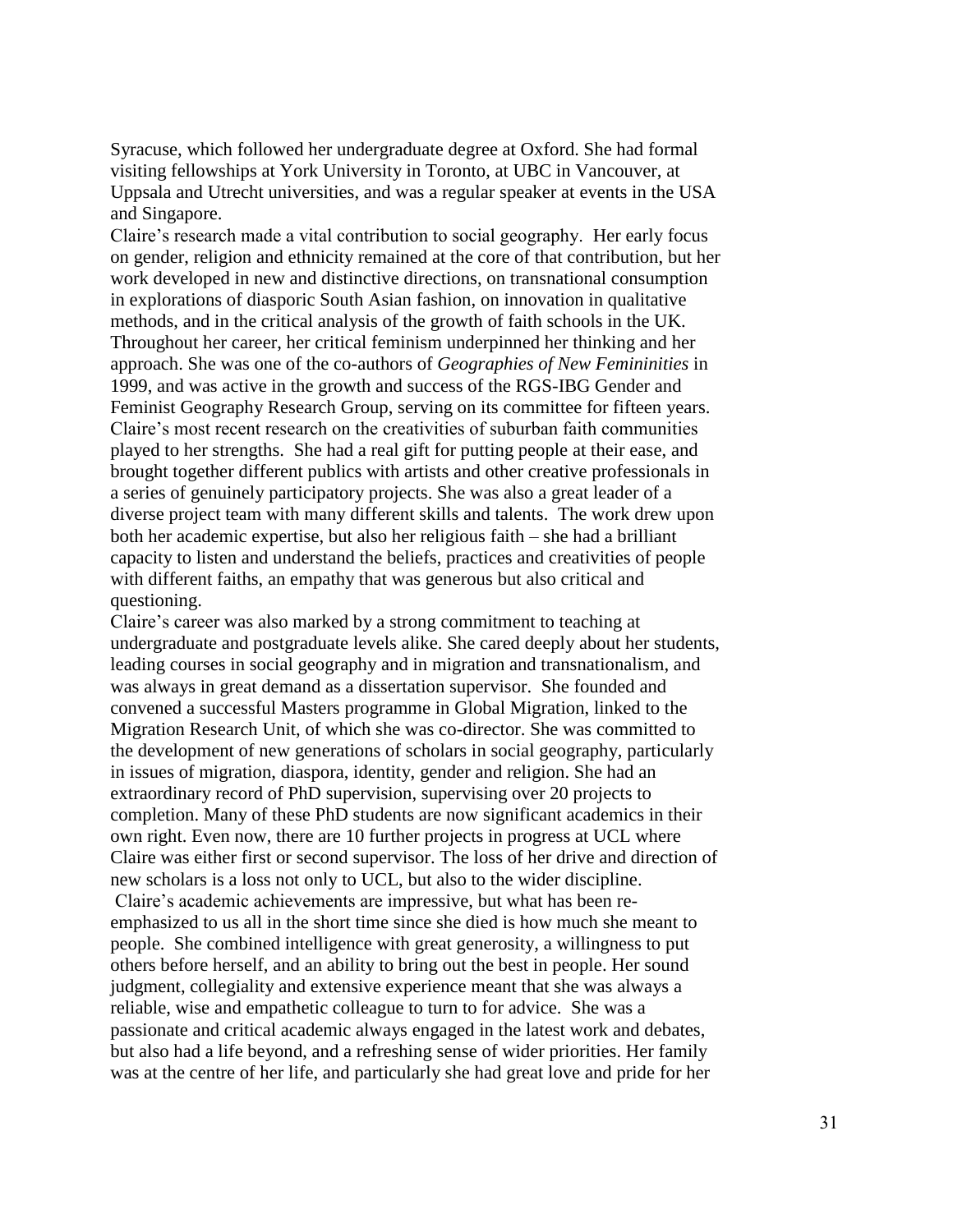two sons. Our thoughts and for many of us, our prayers, are with them, her husband Paul, and her family.

Claire was awarded a Chair at UCL in 2018, and she was sad that illness prevented her from giving her inaugural and celebrating her career with colleagues and friends. We will now celebrate those achievements in different ways. UCL is organising a website where it will be possible to post tributes and memories of Claire. We will post details of that in due course together with details of events to celebrate her life and work. We will also pass on any messages posted here to Claire's family, or you can send them to [b.page@ucl.ac.uk](mailto:b.page@ucl.ac.uk)

Ben Page, Geography, University College London.

David Gilbert, Geography, Royal Holloway University of London. There is now a memorial website and a page to leave memories and tributes at: [https://www.ucl.ac.uk/geography/claire-dwyer/](https://www.ucl.ac.uk/geography/claire-dwyer)



## **5) INTERNATIONAL COUNCIL OF SCIENCE**



## **FOR DIRECT LINK TYPE AND CLICK IN YOUR BROWSER:** [https://council.science](https://council.science/)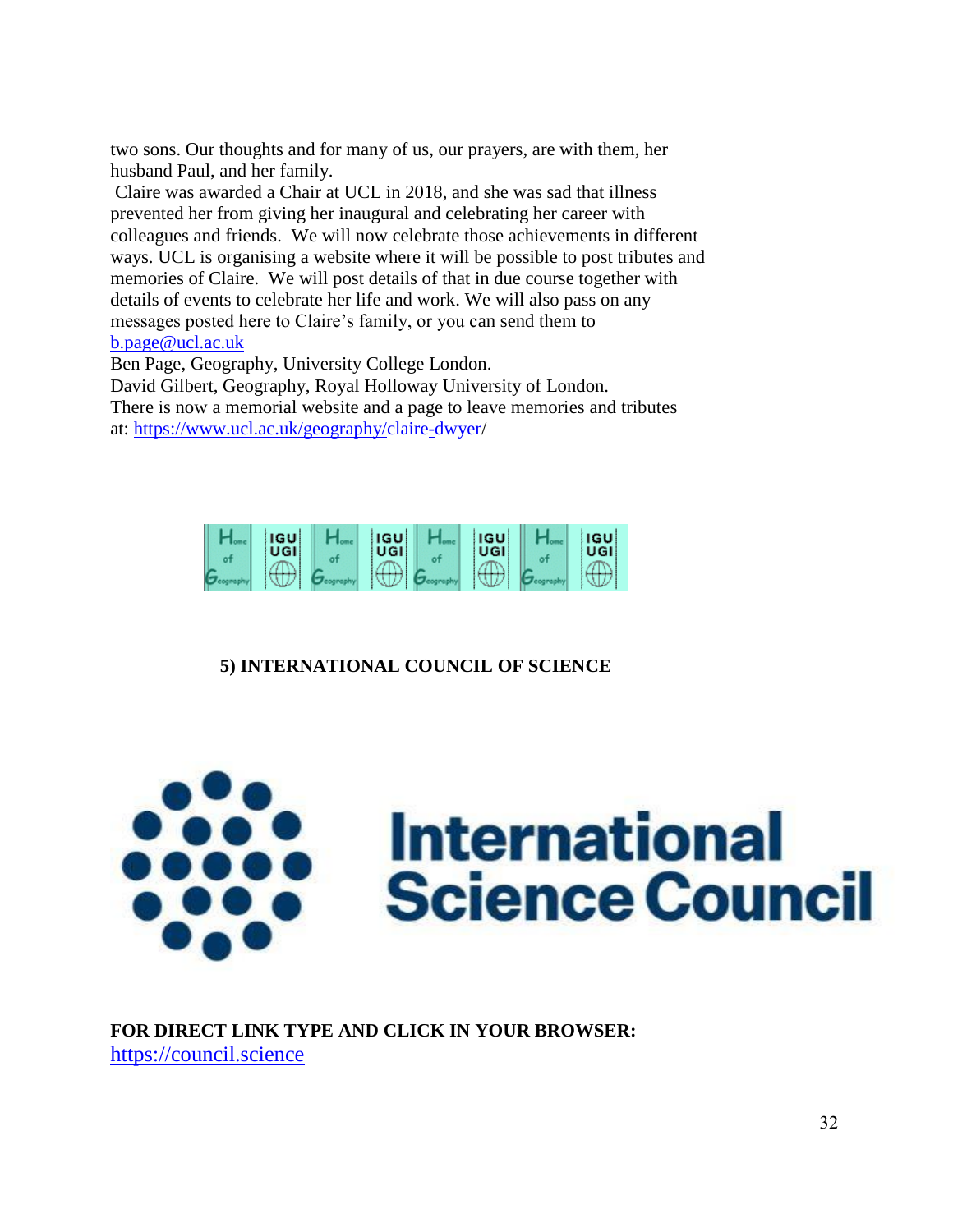**TO SEE ISC LAST NEWS TYPE AND CLICK IN YOUR BROWSER:** [https://mailchi.mp/council.science/the-latest-from-the-international-science](https://mailchi.mp/council.science/the-latest-from-the-international-science-council-752021?e=f5d0a19a04)[council-752021?e=f5d0a19a04](https://mailchi.mp/council.science/the-latest-from-the-international-science-council-752021?e=f5d0a19a04)



# **6) FUTURE EARTH**

# futurearth

**TO SEE LAST NEWSLETTER TYPE AND CLICK IN YOUR BROWSER:** https://mailchi.mp/futureearth/future-earth-june-2019 newsletter?e=97f6031ed9

**To see Anthropocene latest issue type and click in your browser:** https://www.sciencedirect.com/journal/anthropocene/vol/26/suppl/C



**7) UNITED NATIONS UNIVERSITY**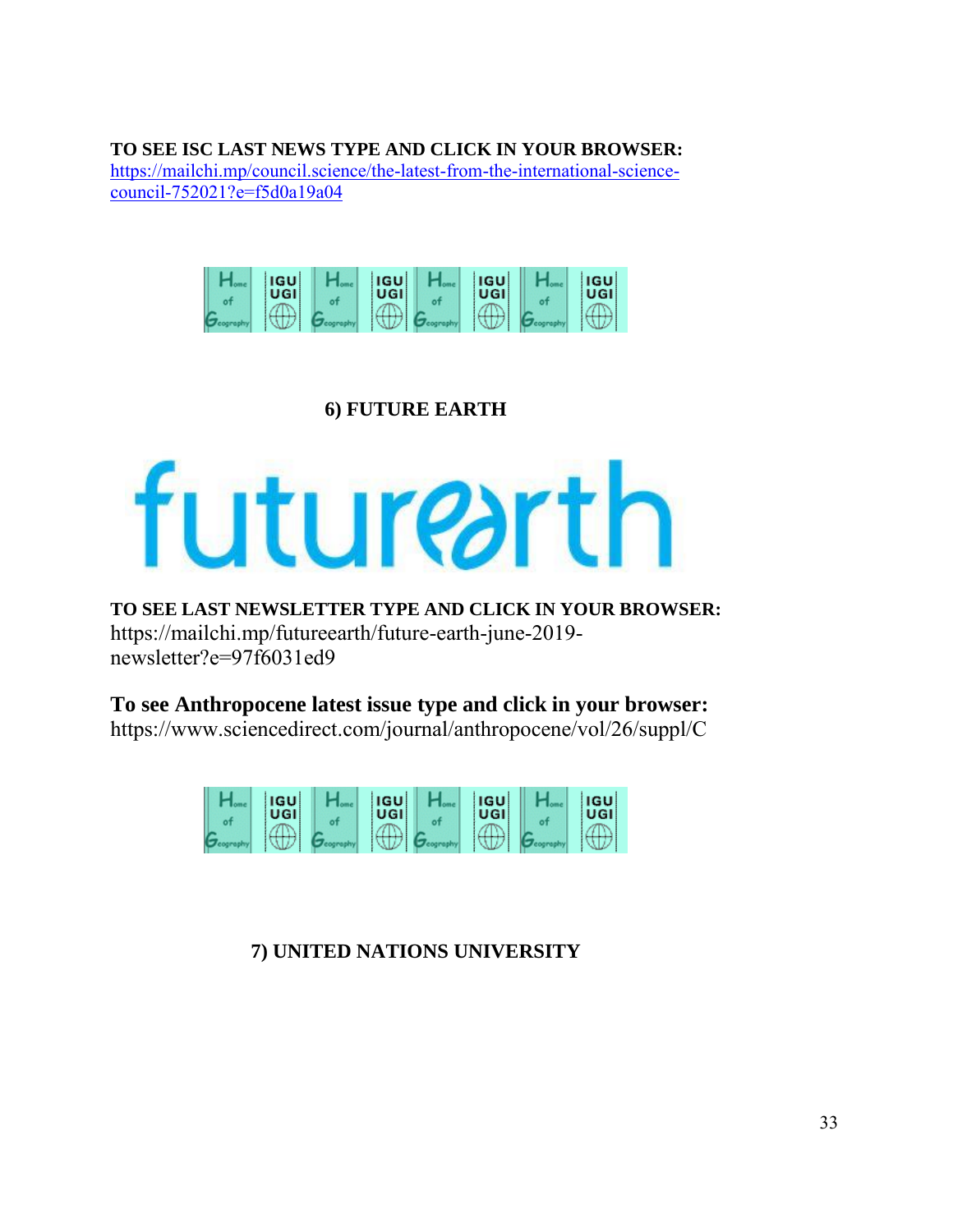

## **THE OFFICIAL WEBSITE IS:** www/unu.edu

# **FOR THE 2018 ANNUAL REPORT TYPE AND CLICK IN YOUR BROWSER:**

https://inweh.unu.edu/2018-annual.report



# **8) COMMITTEE ON DATA FOR SCIENCE TECHNOLOGY (CODATA)**



#### **LINK: www.codata.org**

## **BEIJING SEPTEMBER 2019 CONFERENCE TYPE AND CLICK IN YOUR BROWSER**

http://www.codata.org/events/conference/codata-2019-beijing



**9) FORTHCOMING EVENTS**

*(more information in the Home of Geography website, Events 2019)*